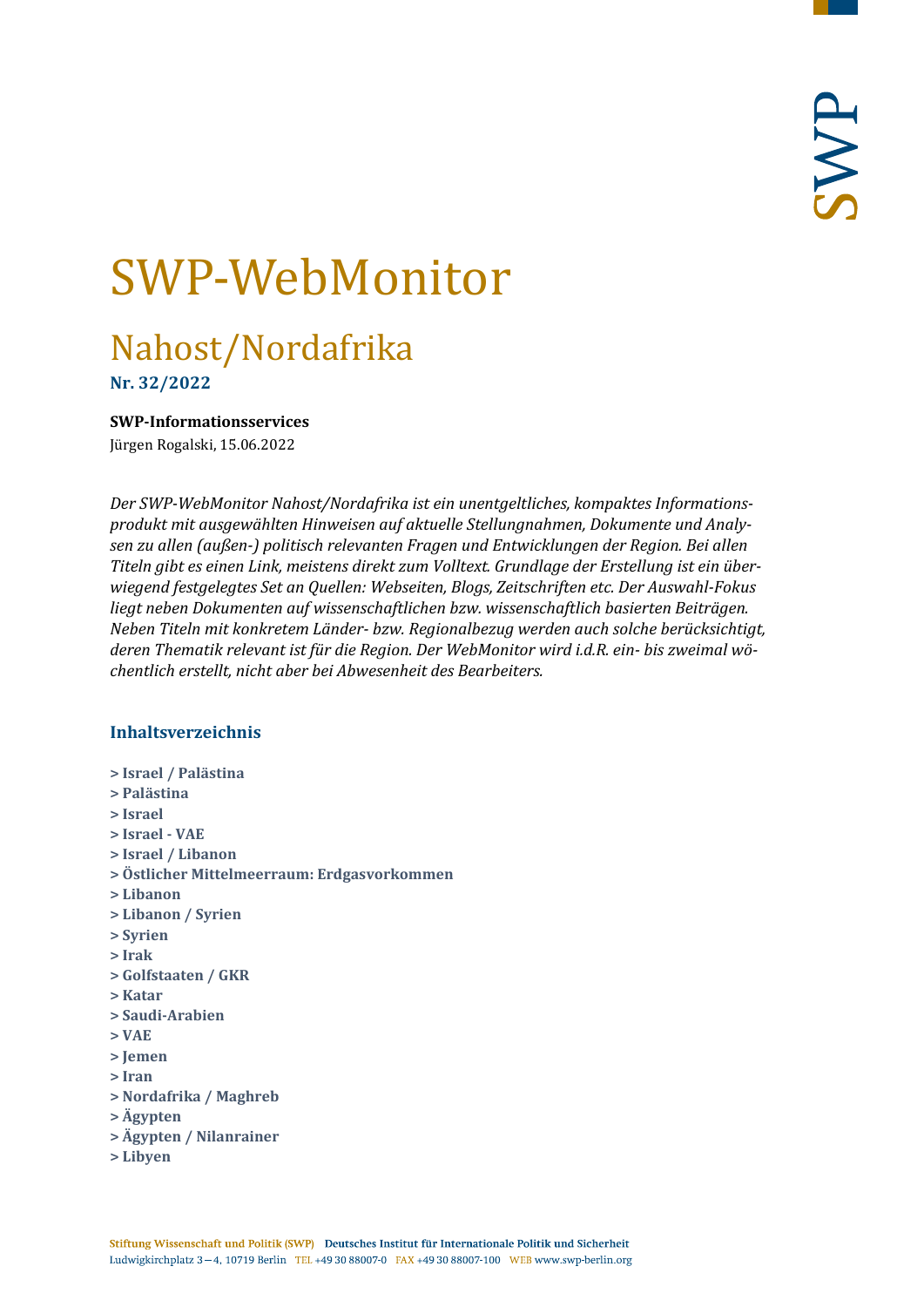- **[> Tunesien](#page-19-1)**
- **[> Algerien](#page-20-0)**
- **[> Marokko](#page-21-0)**
- **> EU - [Mittelmeerraum / MENA-Region](#page-22-0)**
- **> EU - [Mittelmeerraum / MENA-Region / Afrika: Migrationspolitik / Flüchtlinge](#page-22-1)**
- **> USA - [MENA-Region](#page-23-0)**
- **[> Krisen und Konflikte im Überblick \(global\)](#page-24-0)**
- **[> Regionalpolitik \(MENA-Region\)](#page-24-1)**
- **[> Rüstung / Konflikte \(global/regional\)](#page-24-2)**
- **[> Regionale Rüstungskontrolle -](#page-24-3) WMD (MENA-Region)**
- **[> Autoritäre Herrschaft / Opposition](#page-25-0)**
- **[> Demokratisierung \(allg./theoret.\)](#page-25-1)**
- **[> Islamismus / Islamisten](#page-25-2)**
- **[> Terrorismus / Jihadismus / -bekämpfung](#page-26-0)**
- <span id="page-1-0"></span>**[> Erdölpolitik / OPEC+](#page-26-1)**

#### **> Israel / Palästina**

HRC 50 - EU Intervention: Interactive Dialogue with the Commission of Inquiry on the Occupied Palestinian territory, including East Jerusalem, and Israel EEAS, 13.06.2022

[https://www.eeas.europa.eu/delegations/un-geneva/hrc-50-eu-intervention-interactive-dialogue](https://www.eeas.europa.eu/delegations/un-geneva/hrc-50-eu-intervention-interactive-dialogue-commission-inquiry-occupied_en)[commission-inquiry-occupied\\_en](https://www.eeas.europa.eu/delegations/un-geneva/hrc-50-eu-intervention-interactive-dialogue-commission-inquiry-occupied_en)

22 countries against the Human Rights Council's Commission of Inquiry MFA Israel, 13.06.2022 <https://www.gov.il/en/departments/news/22-countries-against-the-hrc-coi-13-jun-2022>

Local EU statement on the situation for the Churches in the Old City of Jerusalem and the Israeli Supreme Court ruling regarding the Christian properties at Jaffa Gate EEAS, 10.06.2022 [https://www.eeas.europa.eu/delegations/palestine-occupied-palestinian-territory-west-bank-](https://www.eeas.europa.eu/delegations/palestine-occupied-palestinian-territory-west-bank-and-gaza-strip/local-eu-statement-5_en)

[and-gaza-strip/local-eu-statement-5\\_en](https://www.eeas.europa.eu/delegations/palestine-occupied-palestinian-territory-west-bank-and-gaza-strip/local-eu-statement-5_en)

Assistant Secretary Leaf's Travel to Israel and the West Bank US DoS, 10.06.2022 <https://www.state.gov/assistant-secretary-leafs-travel-to-israel-and-the-west-bank/>

Zur Entscheidung der norwegischen Regierung Botschaft des Staates Israel in Berlin, 13.06.2022 [https://embassies.gov.il/berlin/NewsAndEvents/Pages/Zur-Entscheidung-der-norwegischen-Re](https://embassies.gov.il/berlin/NewsAndEvents/Pages/Zur-Entscheidung-der-norwegischen-Regierung.aspx)[gierung.aspx](https://embassies.gov.il/berlin/NewsAndEvents/Pages/Zur-Entscheidung-der-norwegischen-Regierung.aspx)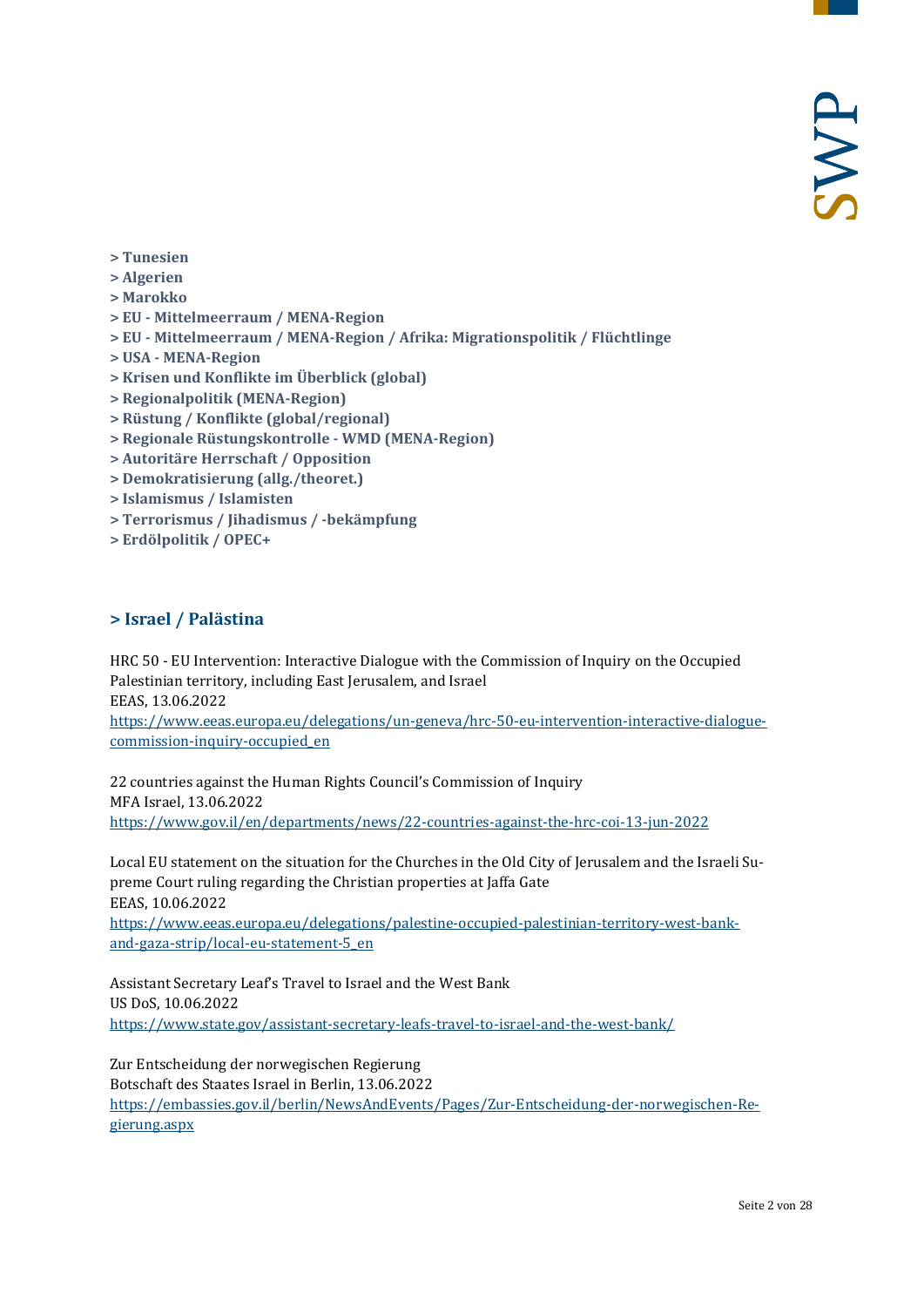>>>

**OPT/Israel: States should support work of UN Commission of Inquiry, take action to dismantle apartheid** - HRW statement – Item 2 Interactive Dialogue with the Commission of Inquiry on the OPT/Israel – HRC50 HRW, 14.06.2022 [https://www.hrw.org/news/2022/06/14/opt/israel-states-should-support-work-un-commission](https://www.hrw.org/news/2022/06/14/opt/israel-states-should-support-work-un-commission-inquiry-take-action-dismantle)[inquiry-take-action-dismantle](https://www.hrw.org/news/2022/06/14/opt/israel-states-should-support-work-un-commission-inquiry-take-action-dismantle)

Israel/OPT: Lack of accountability must stop AI, 14.06.2022 <https://www.amnesty.org/en/documents/mde15/5699/2022/en/>

# **Gaza: Israel's 'Open-Air Prison' at 15 - Israel, Egypt Movement Restrictions Wreak Havoc on Palestinian Lives**

HRW, 14.06.2022, ca. 3 S. <https://www.hrw.org/news/2022/06/14/gaza-israels-open-air-prison-15> *Siehe auch:* <https://www.hrw.org/news/2022/06/14/interview-palestinians-gaza-freedom-priceless>

>>>

#### **Podcast: Settlement Downgrades, Downgraded Generals, and Constant Coalition Crises**

Shira Efron, Michael Koplow, Neri Zilber

"... discuss the downgrading of the Jerusalem U.S. Security Coordinator, the failed West Bank bill, the impact of Shireen Abu Akleh's death, and more." IPF, 08.06.2022, 00:58h

[https://israelpolicyforum.org/2022/06/08/settlement-downgrades-downgraded-generals-and](https://israelpolicyforum.org/2022/06/08/settlement-downgrades-downgraded-generals-and-constant-coalition-crises/)[constant-coalition-crises/](https://israelpolicyforum.org/2022/06/08/settlement-downgrades-downgraded-generals-and-constant-coalition-crises/)

**Ewiges Streitobjekt: Palästinenser-Hilfswerk mit ungewisser Zukunft** Kersten Knipp DW, 12.06.2022, ca. 2 S. [https://www.dw.com/de/ewiges-streitobjekt-pal%C3%A4stinenser-hilfswerk-mit-ungewisser](https://www.dw.com/de/ewiges-streitobjekt-pal%C3%A4stinenser-hilfswerk-mit-ungewisser-zukunft/a-61741540)[zukunft/a-61741540](https://www.dw.com/de/ewiges-streitobjekt-pal%C3%A4stinenser-hilfswerk-mit-ungewisser-zukunft/a-61741540)

>>>

Analysis: Understanding the Militant Groups Behind the Violence in the West Bank Joe Truzman LWJ, 06.06.2022, ca. 2 S. [https://www.longwarjournal.org/archives/2022/06/analysis-understanding-the-militant-groups](https://www.longwarjournal.org/archives/2022/06/analysis-understanding-the-militant-groups-behind-the-violence-in-the-west-bank.php)[behind-the-violence-in-the-west-bank.php](https://www.longwarjournal.org/archives/2022/06/analysis-understanding-the-militant-groups-behind-the-violence-in-the-west-bank.php)

#### **Leveraging the Abraham Accords for Resuming the Israeli-Palestinian Process**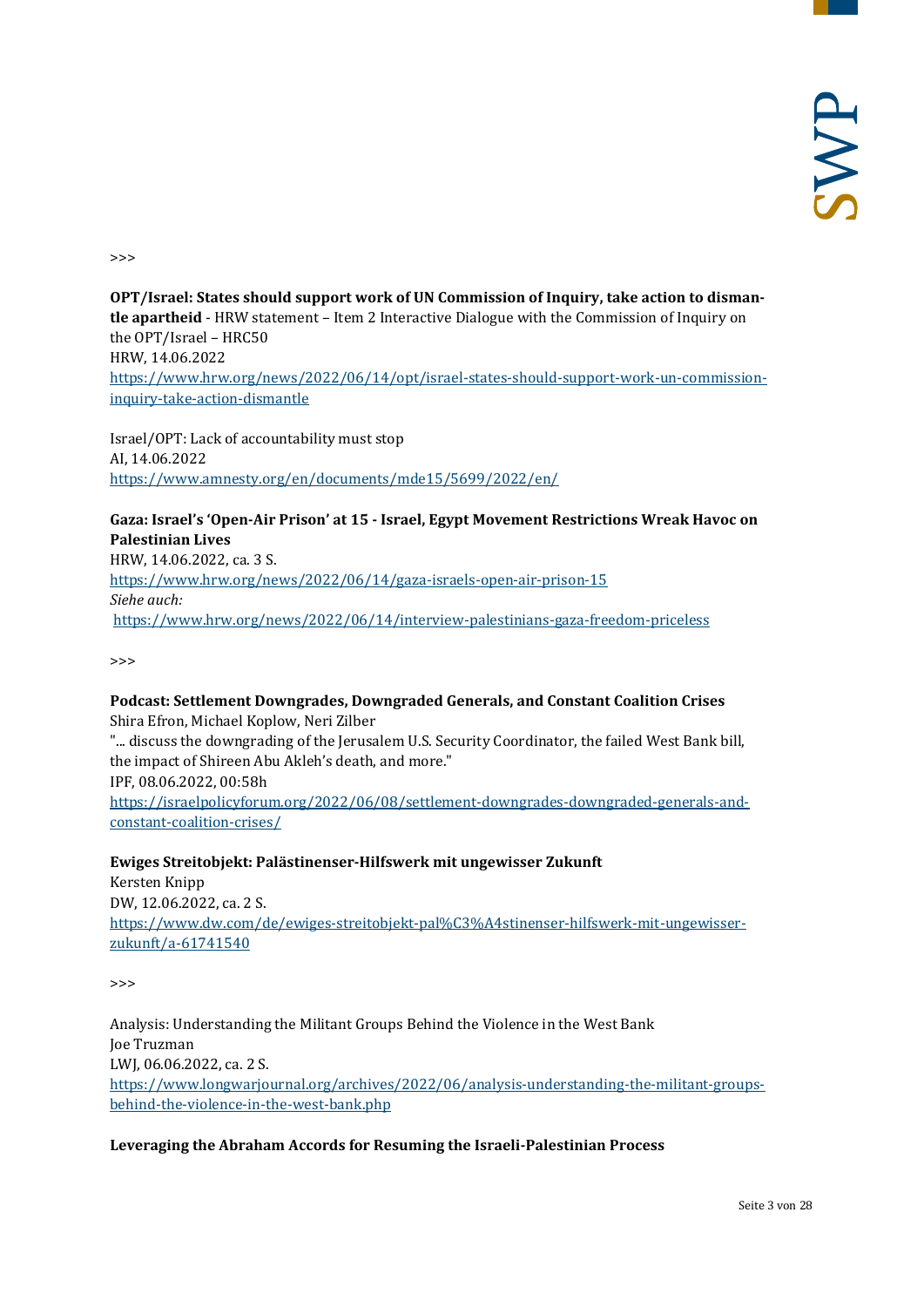Kobi Michael, Oded Eran "... the establishment of the regional system that includes the Palestinians enables Israel and the Palestinians to make some mutual essential concessions that they have failed to make in the bilateral track. ..." Euromesco, 05.2022, 6 S. <https://www.euromesco.net/wp-content/uploads/2022/05/Spot-on-28-Corrected-3.0.pdf>

**Nonviolent civil evacuation: Rethinking an end to Israel's settlements in the West Bank** Avner Inbar, Omer Einav, Assaf Sharon Molad, 05.2022, 104 S. [http://www.molad.org/images/upload/files/Nonviolent\\_evacuation\\_ENG\\_Web.pdf](http://www.molad.org/images/upload/files/Nonviolent_evacuation_ENG_Web.pdf) @WAO

**Energy as a Tool for Israeli-Palestinian Peacebuilding** Bar Rapaport MITVIM, 06.2022, 11 S. [https://mitvim.org.il/wp-content/uploads/2022/06/Energy-as-Tool-for-Peace-in-Israel-Palestine-](https://mitvim.org.il/wp-content/uploads/2022/06/Energy-as-Tool-for-Peace-in-Israel-Palestine-2022.pdf)[2022.pdf](https://mitvim.org.il/wp-content/uploads/2022/06/Energy-as-Tool-for-Peace-in-Israel-Palestine-2022.pdf)

**'Peace through Health' in the Israeli-Palestinian conflict: Ground for dialogue or guise for continued occupation?** Yotam Rosner

MITVIM, 05.2022, 14 S. <https://mitvim.org.il/wp-content/uploads/2022/05/English-Yotam-Rosner-Final.pdf>

#### <span id="page-3-0"></span>*[Zurück zum Inhaltsverzeichnis](#page-0-0)*

# **> Palästina**

**EU renews its support for the Palestinian people with a €224.8 million assistance package** EEAS, 14.06.2022, ca. 2 S. [https://www.eeas.europa.eu/delegations/palestine-occupied-palestinian-territory-west-bank](https://www.eeas.europa.eu/delegations/palestine-occupied-palestinian-territory-west-bank-and-gaza-strip/eu-renews-its-support_en)[and-gaza-strip/eu-renews-its-support\\_en](https://www.eeas.europa.eu/delegations/palestine-occupied-palestinian-territory-west-bank-and-gaza-strip/eu-renews-its-support_en)

Statement by President von der Leyen with Palestinian Prime Minister Shtayyeh EU, 14.06.2022 [https://ec.europa.eu/commission/presscorner/detail/en/statement\\_22\\_3709](https://ec.europa.eu/commission/presscorner/detail/en/statement_22_3709)

**Finanzierung Palästinensischer Nichtregierungsorganisationen und mögliche Verbindungen zur Volksfront zur Befreiung Palästinas** - Kleine Anfrage Fraktion der AfD BT, 14.06.2022 *Vorgang und Download (in Kürze):* [https://dip.bundestag.de/vorgang/finanzierung-pal%C3%A4stinensischer-nichtregierungsorgani](https://dip.bundestag.de/vorgang/finanzierung-pal%C3%A4stinensischer-nichtregierungsorganisationen-und-m%C3%B6gliche-verbindungen-zur-volksfront-zur-befreiung/288662)[sationen-und-m%C3%B6gliche-verbindungen-zur-volksfront-zur-befreiung/288662](https://dip.bundestag.de/vorgang/finanzierung-pal%C3%A4stinensischer-nichtregierungsorganisationen-und-m%C3%B6gliche-verbindungen-zur-volksfront-zur-befreiung/288662)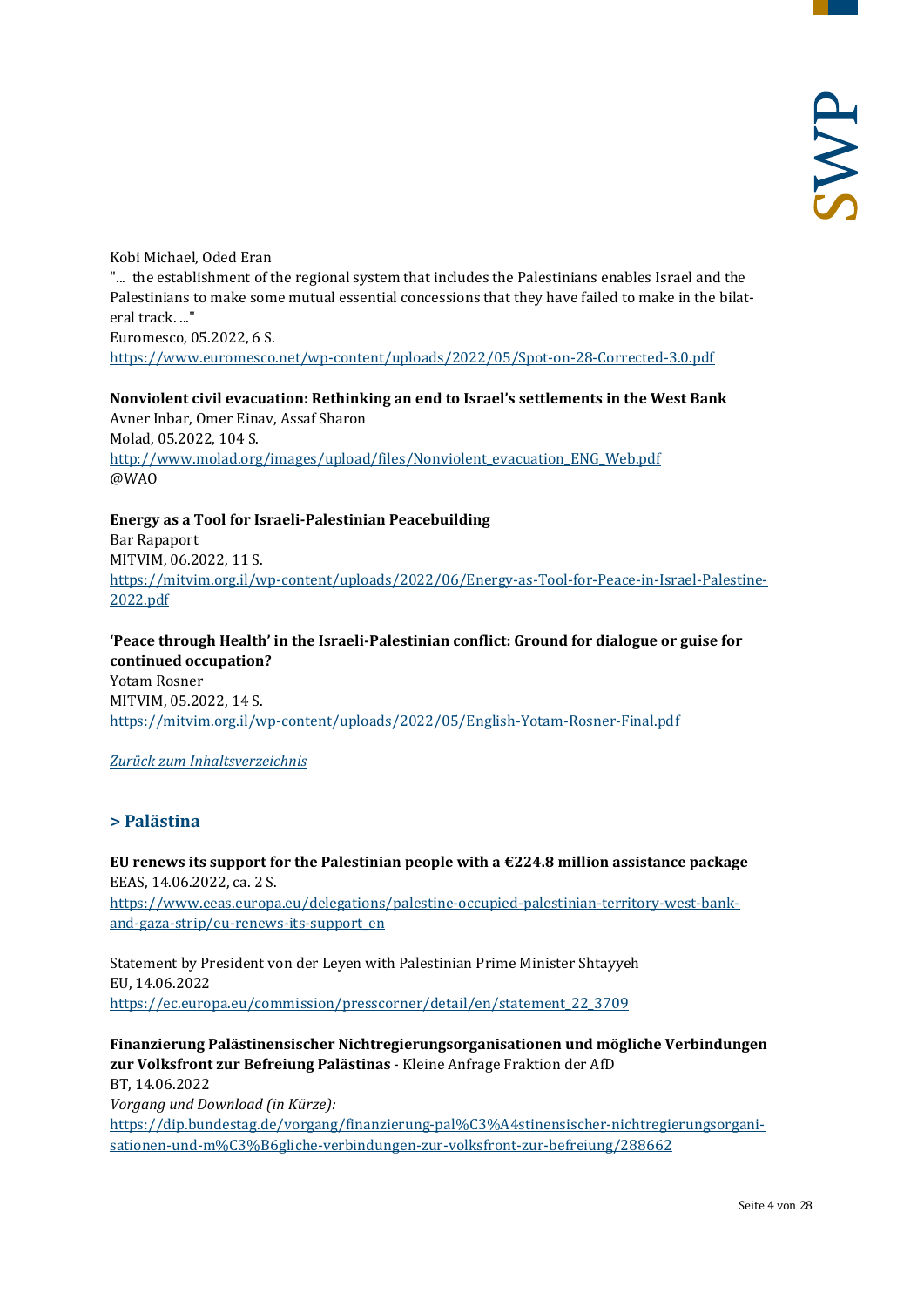>>>

The PLO's political communication arena; Arafat and the struggle for media legitimacy Dina Matar In: British Journal of Middle Eastern Studies (online first), 06.2022, 17 S. *Abstract und Download für SWP:* <https://doi.org/10.1080/13530194.2022.2087598>

Affluent and Well-Educated? Analyzing the Socioeconomic Backgrounds of Fallen Palestinian Islamist Militants Skare, Erik In: The Middle East Journal, Volume 76, Number 1 (Spring 2022), S. 72-92. *Abstract und Download für SWP:* <https://doi.org/10.3751/76.1.14>

<span id="page-4-0"></span>*[Zurück zum Inhaltsverzeichnis](#page-0-0)*

# **> Israel**

PM Bennett meets with EU Commission President Ursula von der Leyen MFA Israel, 15.06.2022, ca. 2 S. [https://www.gov.il/en/departments/news/pm-bennett-meets-with-eu-commission-president](https://www.gov.il/en/departments/news/pm-bennett-meets-with-eu-commission-president-ursula-von-der-leyen-14-jun-2022)[ursula-von-der-leyen-14-jun-2022](https://www.gov.il/en/departments/news/pm-bennett-meets-with-eu-commission-president-ursula-von-der-leyen-14-jun-2022)

Statement by President von der Leyen with Israeli Prime Minister Bennett EU, 14.06.2022 [https://ec.europa.eu/commission/presscorner/detail/en/statement\\_22\\_3688](https://ec.europa.eu/commission/presscorner/detail/en/statement_22_3688)

Speech by President von der Leyen at the Ben-Gurion University of the Negev EU, 14.06.2022, ca. 2 S. [https://ec.europa.eu/commission/presscorner/detail/en/speech\\_22\\_3685](https://ec.europa.eu/commission/presscorner/detail/en/speech_22_3685)

FM Lapid on Iranian terror attempts against Israelis abroad MFA Israel, 13.06.2022 [https://www.gov.il/en/departments/news/fm-lapid-on-iranian-terror-attempts-against-israelis](https://www.gov.il/en/departments/news/fm-lapid-on-iranian-terror-attempts-against-israelis-abroad-13-jun-2022)[abroad-13-jun-2022](https://www.gov.il/en/departments/news/fm-lapid-on-iranian-terror-attempts-against-israelis-abroad-13-jun-2022)

PM Bennett's remarks at the start of the weekly Cabinet meeting "After one year of the salvation government we can declare: Together we have succeeded! ..." MFA Israel, 12.06.2022

[https://www.gov.il/en/departments/news/pm-bennett-s-remarks-at-the-start-of-the-weekly-cab](https://www.gov.il/en/departments/news/pm-bennett-s-remarks-at-the-start-of-the-weekly-cabinet-meeting-12-jun-2022)[inet-meeting-12-jun-2022](https://www.gov.il/en/departments/news/pm-bennett-s-remarks-at-the-start-of-the-weekly-cabinet-meeting-12-jun-2022)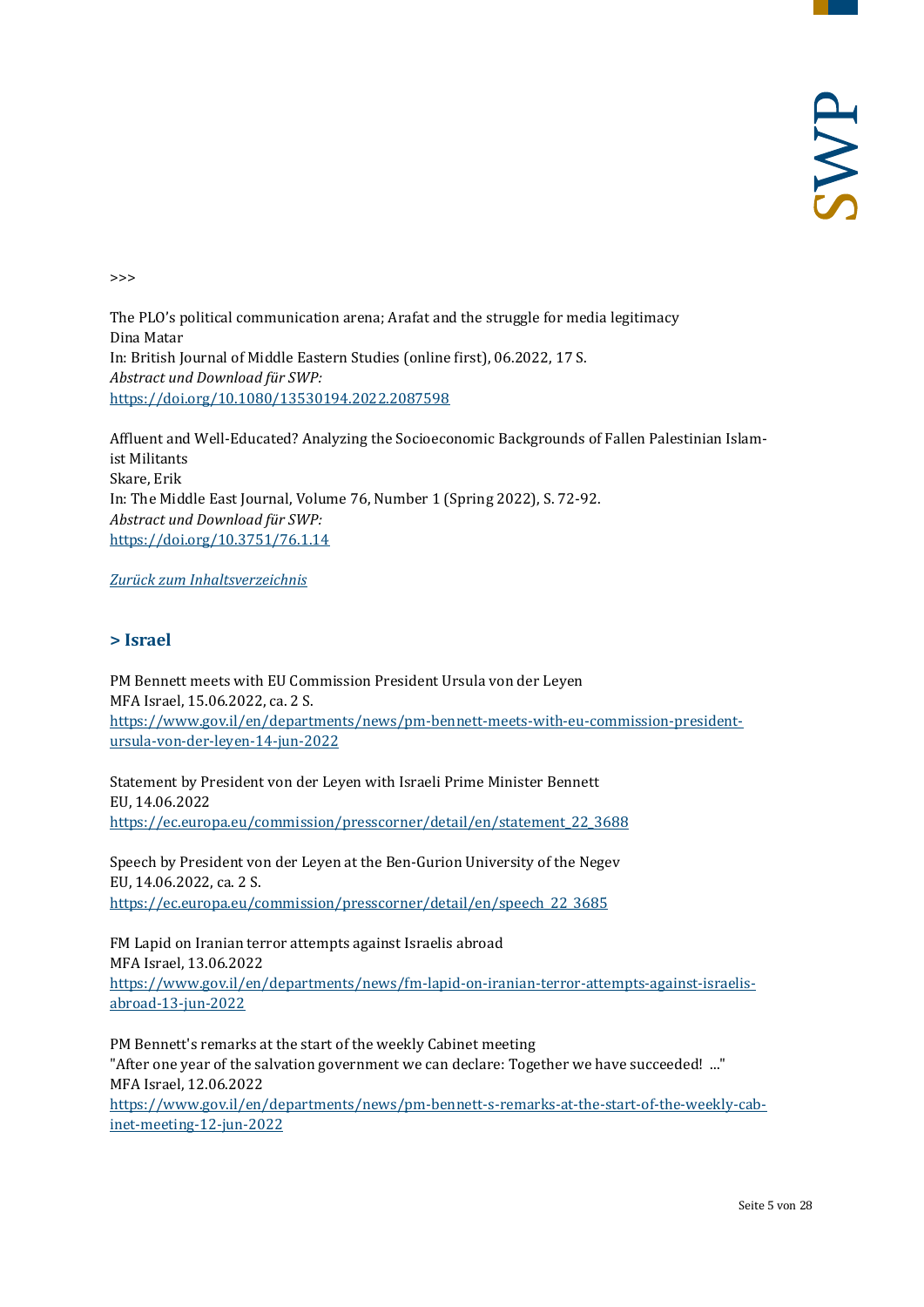>>>

#### **Under brutal pressure, Israel's coalition is on the verge of crumbling** Eran Etzion MEI, 13.06.2022, 1 S. [https://www.mei.edu/blog/monday-briefing-under-brutal-pressure-israels-coalition-verge-crum](https://www.mei.edu/blog/monday-briefing-under-brutal-pressure-israels-coalition-verge-crumbling#etzion)[bling#etzion](https://www.mei.edu/blog/monday-briefing-under-brutal-pressure-israels-coalition-verge-crumbling#etzion)

#### **Bennett on the Brink: Israel's Precarious Coalition One Year On** David Makovsky WINEP, 13.06.2022, ca. 2 S. [https://www.washingtoninstitute.org/policy-analysis/bennett-brink-israels-precarious-coalition](https://www.washingtoninstitute.org/policy-analysis/bennett-brink-israels-precarious-coalition-one-year)[one-year](https://www.washingtoninstitute.org/policy-analysis/bennett-brink-israels-precarious-coalition-one-year)

#### **Israel's Unlikely Breakthrough - During Its Year in Power, a Novel Coalition Changed the Political Landscape**

Dahlia Scheindlin FA (online), 13.06.2022, ca. 3 S. Preview und Volltext für SWP: <https://www.foreignaffairs.com/articles/israel/2022-06-13/israels-unlikely-breakthrough>

# **On the Brink: A Year of the "Coalition of Change" in Israel**  Michał Wojnarowicz PISM, 11.06.2022, 2 S. [https://www.pism.pl/webroot/up](https://www.pism.pl/webroot/upload/files/Biuletyn/PISM%20Bulletin%20no%2096%20(2013)%2011%20June%202022.pdf)[load/files/Biuletyn/PISM%20Bulletin%20no%2096%20\(2013\)%2011%20June%202022.pdf](https://www.pism.pl/webroot/upload/files/Biuletyn/PISM%20Bulletin%20no%2096%20(2013)%2011%20June%202022.pdf)

Israel's Muslim party split on toeing coalition line Afif Abu Much Al Monitor, 10.06.2022, ca. 2 S. <https://www.al-monitor.com/originals/2022/06/israels-muslim-party-split-toeing-coalition-line>

>>>

# **African Union chief says Israel has role to play in Africa**

Rina Bassist Al Monitor, 10.06.2022, ca. 2 S. [https://www.al-monitor.com/originals/2022/06/african-union-chief-says-israel-has-role-play](https://www.al-monitor.com/originals/2022/06/african-union-chief-says-israel-has-role-play-africa)[africa](https://www.al-monitor.com/originals/2022/06/african-union-chief-says-israel-has-role-play-africa)

**صفقة شراء إسرائیل ثلاث غواصات ألمانیة: السجال السیاسي والأھمیة الاستراتیجیة مھند مصطفى** EPC, 08.06.2022, ca. 2 S. <https://epcenter.ae/3NuJgxf>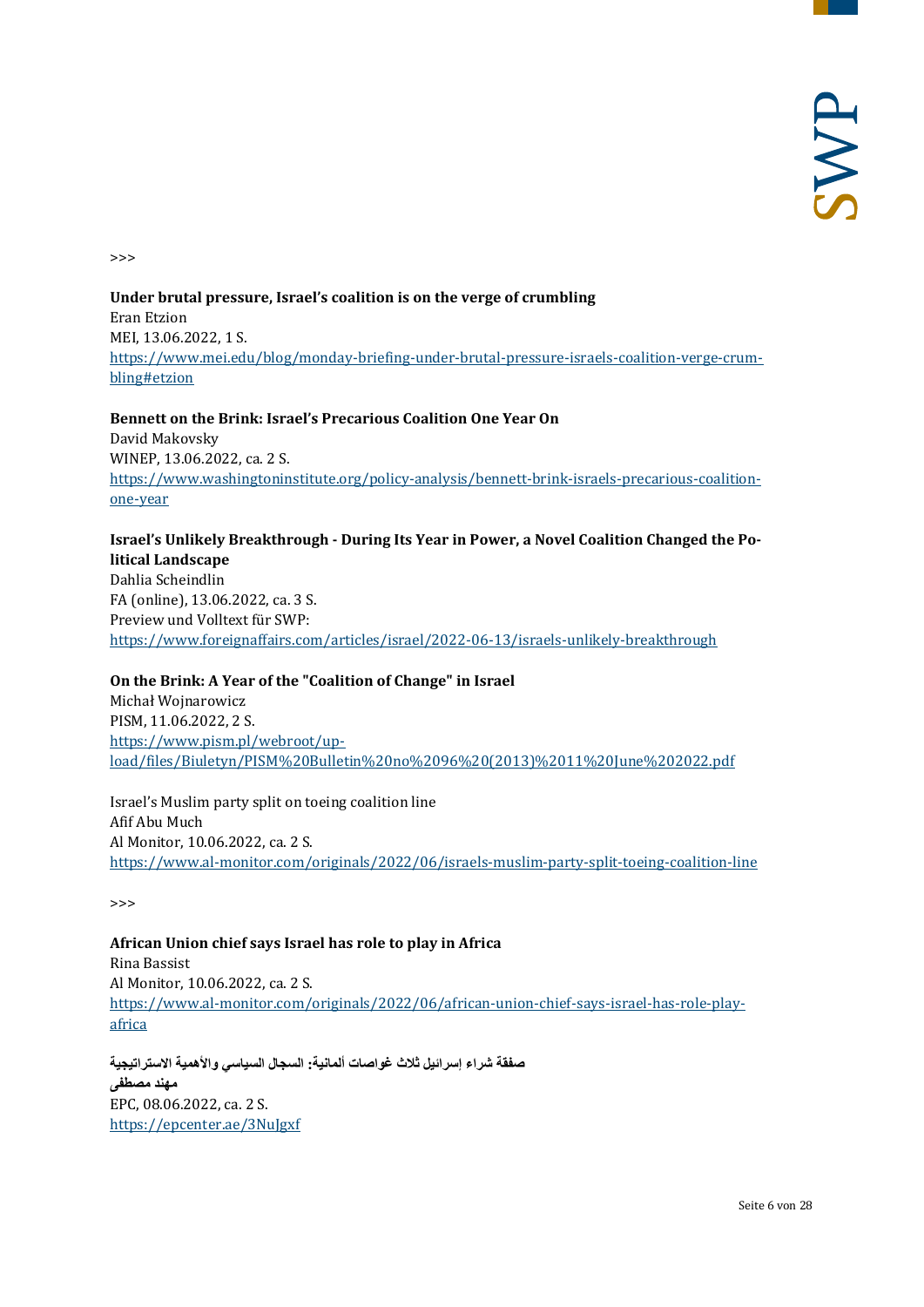**تشغیل الفلسطینیین في قطاع الھایتك الإسرائیلي: الأھداف والتحدیات مھند مصطفى** EPC, 07.06.2022, ca. 3 S. <https://epcenter.ae/3NQ2NrK>

>>>

Complexities, Blind Spots, and Contradictions in Israel's Challenging Relationship with Europe: A View from Dublin Alan Shatter In: Israel Journal of Foreign Affairs (online first), 06.2022, 12 S. *Abstract und Download für SWP:* <https://doi.org/10.1080/23739770.2022.2079053>

Agonistic recognition as a remedy for identity backlash: insights from Israel and Turkey Bahar Rumelili & Lisa Strömbom In: Third World Quarterly, Volume 43, Issue 6 (Special), (06.2022), S. 1361-1379. *Abstract und Download (open access):* <https://doi.org/10.1080/01436597.2021.1951607>

<span id="page-6-0"></span>*[Zurück zum Inhaltsverzeichnis](#page-0-0)*

#### **> Israel - VAE**

**Israel's Bennett advances 'regional architecture' in Abu Dhabi** Ben Caspit Al Monitor, 10.06.2022, ca. 2 S. [https://www.al-monitor.com/originals/2022/06/israels-bennett-advances-regional-architecture](https://www.al-monitor.com/originals/2022/06/israels-bennett-advances-regional-architecture-abu-dhabi)[abu-dhabi](https://www.al-monitor.com/originals/2022/06/israels-bennett-advances-regional-architecture-abu-dhabi)

<span id="page-6-1"></span>*[Zurück zum Inhaltsverzeichnis](#page-0-0)*

#### **> Israel / Libanon**

Senior Advisor for Energy Security Amos Hochstein's Travel to Lebanon US DoS, 10.06.2022 <https://www.state.gov/senior-advisor-for-energy-security-amos-hochsteins-travel-to-lebanon/>

>>>

**Israel's Karish Offshore Gas Field: Facts and Figures** Simon Henderson WINEP, 14.06.2022, ca. 2 S.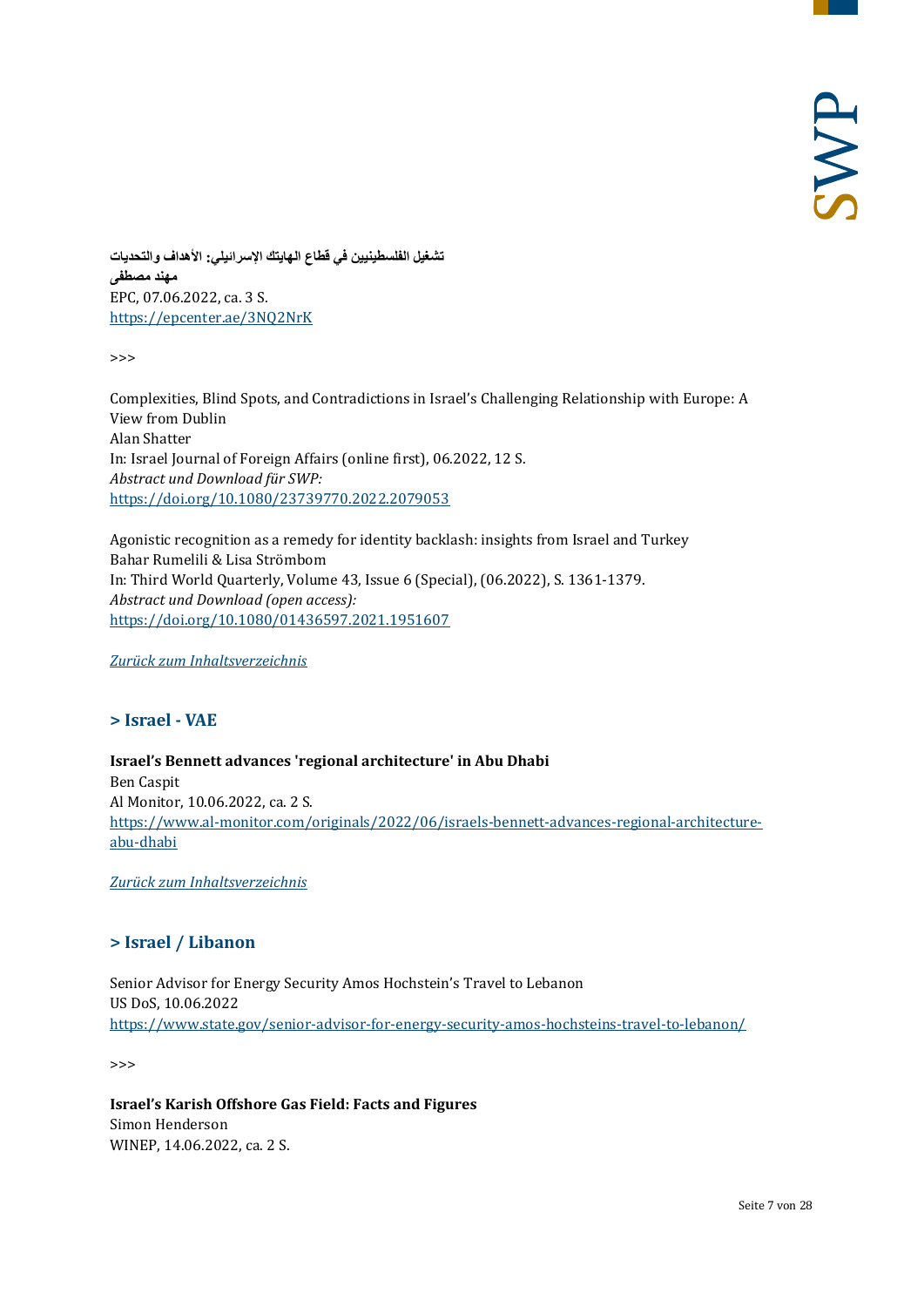#### [https://www.washingtoninstitute.org/policy-analysis/israels-karish-offshore-gas-field-facts-and](https://www.washingtoninstitute.org/policy-analysis/israels-karish-offshore-gas-field-facts-and-figures)[figures](https://www.washingtoninstitute.org/policy-analysis/israels-karish-offshore-gas-field-facts-and-figures)

#### **Maritime dispute with Lebanon threatens Israeli natural gas drilling**

Danny Zaken Israel hopes that a solution can be found to the maritime border dispute with Lebanon so Energean can start drilling in the Karish field in the third quarter of 2022. ..." Al Monitor, 13.06.2022, ca. 2 S. [https://www.al-monitor.com/originals/2022/06/maritime-dispute-lebanon-threatens-israeli](https://www.al-monitor.com/originals/2022/06/maritime-dispute-lebanon-threatens-israeli-natural-gas-drilling)[natural-gas-drilling](https://www.al-monitor.com/originals/2022/06/maritime-dispute-lebanon-threatens-israeli-natural-gas-drilling)

<span id="page-7-0"></span>*[Zurück zum Inhaltsverzeichnis](#page-0-0)*

# **> Östlicher Mittelmeerraum: Erdgasvorkommen**

Deutschland unterstützt East-Med-Pipeline nicht - Klimaschutz und Energie/Antwort *- inkl. Links zu den Dok.* BT/hib, 10.06.2022 <https://www.bundestag.de/presse/hib/kurzmeldungen-898906>

<span id="page-7-1"></span>*[Zurück zum Inhaltsverzeichnis](#page-0-0)*

#### **> Libanon**

"They raped us in every possible way, in ways you can't imagine": Gendered Crimes during the Lebanese Civil Wars LAW, 12.2021 (publ. 06.2022), 80 S. [https://www.legalactionworldwide.org/wp-content/uploads/They-raped-us-in-every-possible](https://www.legalactionworldwide.org/wp-content/uploads/They-raped-us-in-every-possible-way-23.05.2022.pdf)[way-23.05.2022.pdf](https://www.legalactionworldwide.org/wp-content/uploads/They-raped-us-in-every-possible-way-23.05.2022.pdf)

>>>

**Crise bancaire libanaise: les rouages systémiques d'un naufrage**  Bachir EL KHOURY Ifri, 05.2022, 28 S. [https://www.ifri.org/sites/default/files/atoms/files/el\\_khoury\\_liban\\_mai\\_2022.pdf](https://www.ifri.org/sites/default/files/atoms/files/el_khoury_liban_mai_2022.pdf)

# **Disarticulation and chains of equivalence: agonism and non-sectarian movements in postwar Beirut**

John Nagle

"Divided cities are characterised by intergroup contestation over the wider issue of state legitimacy. Violent conflict has left a legacy of segregation, weak public services and clientelistic networks. ..."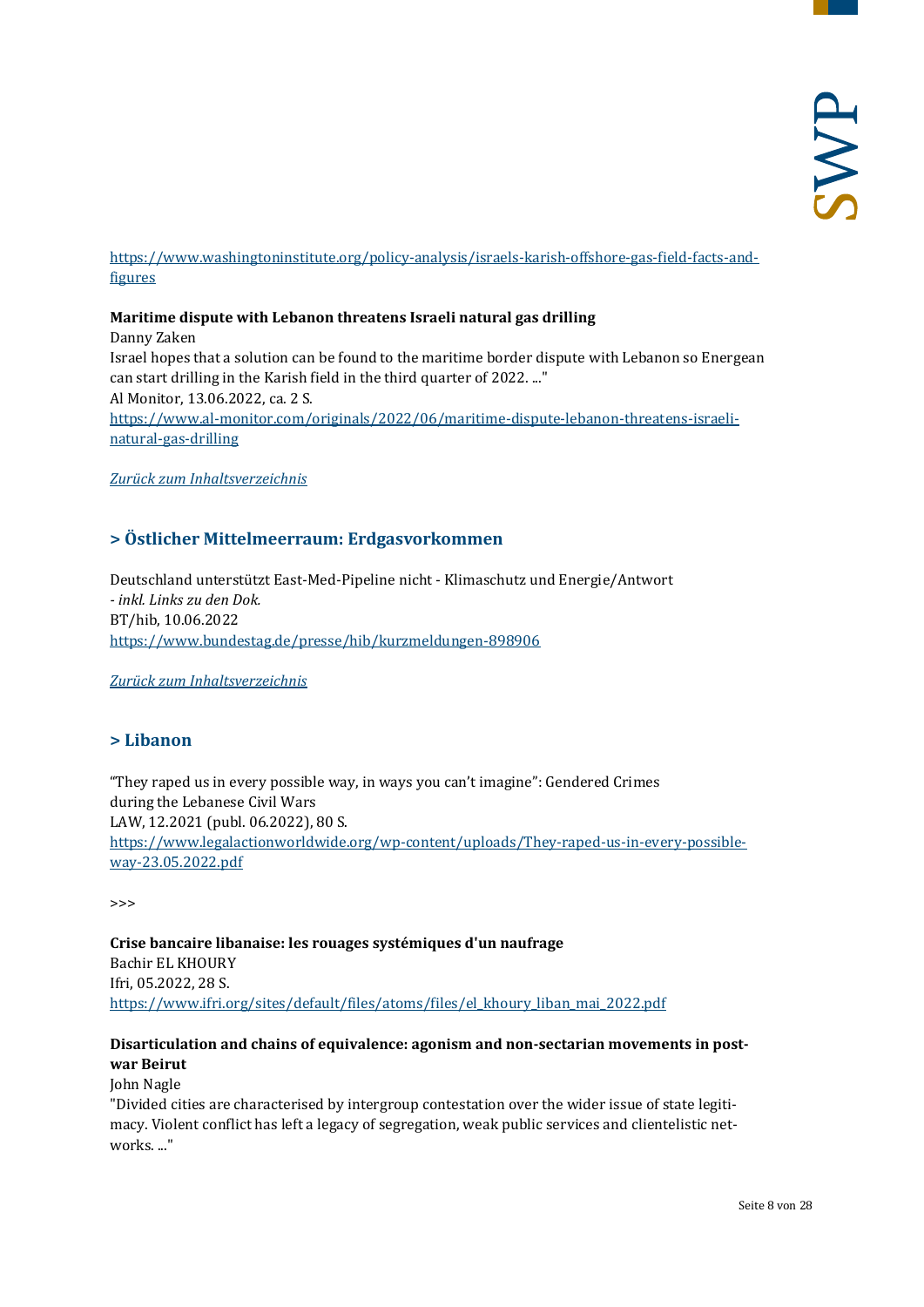In: Third World Quarterly, Volume 43, Issue 6 (Special), (06.2022), S. 1343-1360. *Abstract und Download (open access):* <https://doi.org/10.1080/01436597.2021.1948830>

<span id="page-8-0"></span>*[Zurück zum Inhaltsverzeichnis](#page-0-0)*

# **> Libanon / Syrien**

Spotlight on Terrorism: Hezbollah, Lebanon and Syria (May 29 – June 11, 2022) ITIC, 06.2022, 10 S. [https://www.terrorism-info.org.il/app/uploads/2022/06/E\\_093\\_22.pdf](https://www.terrorism-info.org.il/app/uploads/2022/06/E_093_22.pdf)

<span id="page-8-1"></span>*[Zurück zum Inhaltsverzeichnis](#page-0-0)*

#### **> Syrien**

#### **Syria Economic Monitor, Spring 2022: Lost Generation of Syrians** The World Bank, 06.2022, 104 S. [https://documents1.worldbank.org/cu](https://documents1.worldbank.org/curated/en/099335506102250271/pdf/IDU06190a00a0d128048450a4660ae3b937ae4bd.pdf)[rated/en/099335506102250271/pdf/IDU06190a00a0d128048450a4660ae3b937ae4bd.pdf](https://documents1.worldbank.org/curated/en/099335506102250271/pdf/IDU06190a00a0d128048450a4660ae3b937ae4bd.pdf) @WAO

>>>

Iran, Turkey brace for face-off in Syria Fehim Tastekin Al Monitor, 10.06.2022, ca. 2 S. <https://www.al-monitor.com/originals/2022/06/iran-turkey-brace-face-syria>

**Syria's 'Cold' Civil War Could Easily Get Hot Again** Alexander Clarkson WPR, 08.06.2022, ca. 2 S. *Preview:* <https://www.worldpoliticsreview.com/articles/30592/the-syria-civil-war-is-far-from-over> *Volltext für SWP auf Anfrage von mir!*

**ُفضي الانخراط الروسي في الحرب الأوكرانیة إلى تقسیم سوریة؟ ھل ی** EPC, 07.06.2022, ca. 2 S. <https://epcenter.ae/3tiXf1a>

**التحولات الدولیة الطارئة على المشھد السیاسي والأمني وأثرھا على المسارات والمآلات المحتملة للمشھد السوري** Idrak, 06.2022, 16 S. <https://idraksy.net/international-changes-and-impacts-on-possible-syrian/>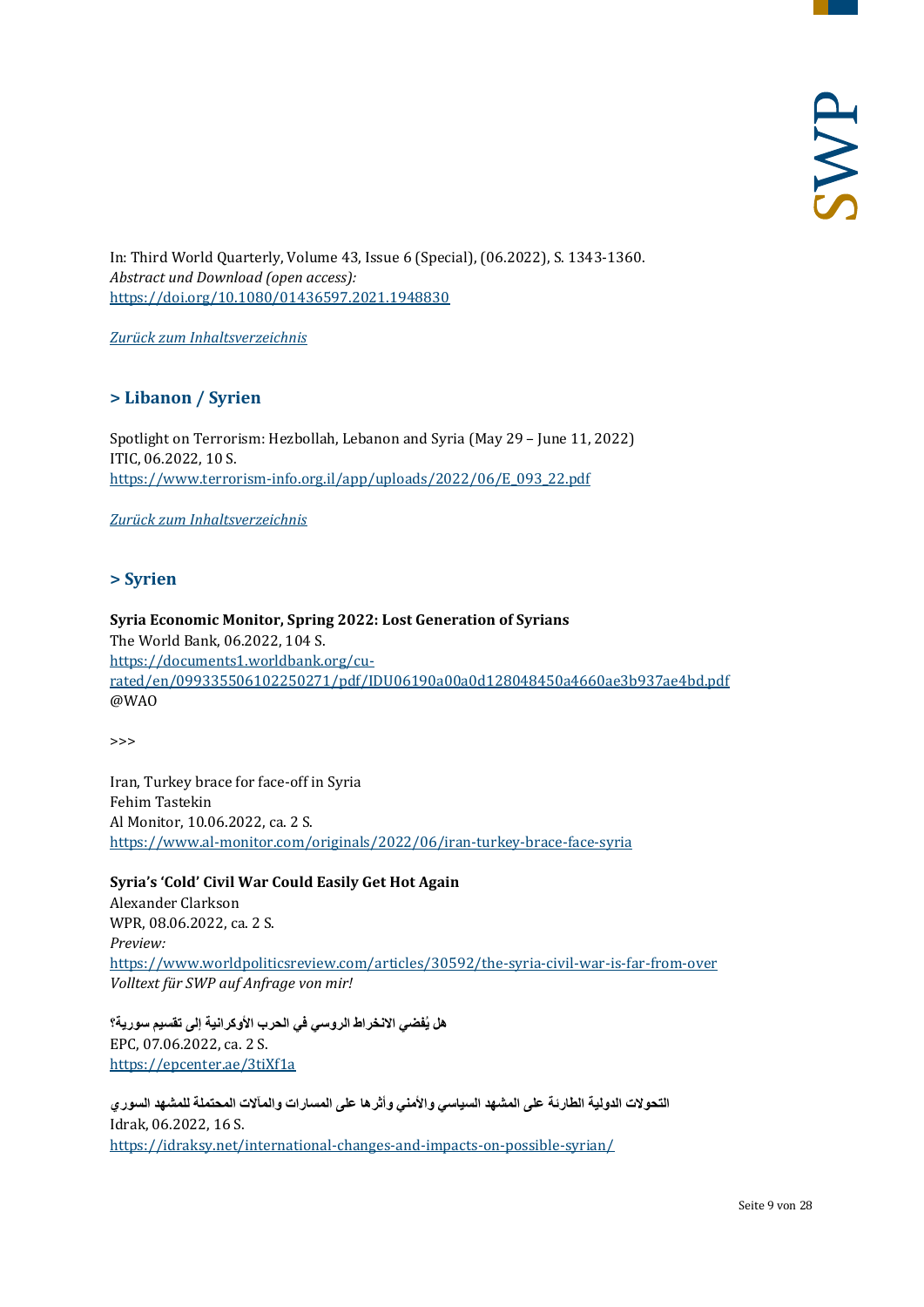Syria Update *Inhalt u.a.:* - Recent Tensions Highlight the Enduring Syrian Refugee Crisis COAR, 13.06.2022, 11 S. <https://coar-global.org/download/58772/>

#### **The Politics of Aid and Reconstruction in Syria** Ümit Seven

Al Sharq Strategic Research, 14.06.2022, 12 S. <https://research.sharqforum.org/download/33227/>

>>>

# **When Women Walk: Armed Groups and Women's Protest Participation during the Syrian Conflict**

Gilbert, Victoria In: The Middle East Journal, Volume 76, Number 1 (Spring 2022), S. 93-114. *Abstract und Download für SWP:* <https://www.ingentaconnect.com/content/mei/mei>

# **Rethinking armed groups and order: Syria and the rise of militiatocracies**

Yaniv Voller In: International Affairs, Volume 98, Issue 3 (05.2022), S. 853–871. *Abstract und Download für SWP:* <https://doi.org/10.1093/ia/iiac047>

<span id="page-9-0"></span>*[Zurück zum Inhaltsverzeichnis](#page-0-0)*

# **> Irak**

**Iraq: Humanitarian Bulletin -** Overview on Humanitarian Transition , May - June 2022 UN-OCHA, 12.06.2022, 23 S. [https://reliefweb.int/attachments/040cfb94-10b8-48af-aabf-](https://reliefweb.int/attachments/040cfb94-10b8-48af-aabf-4f1725b463a8/20220612_humanitarian_bulletin_final.pdf)[4f1725b463a8/20220612\\_humanitarian\\_bulletin\\_final.pdf](https://reliefweb.int/attachments/040cfb94-10b8-48af-aabf-4f1725b463a8/20220612_humanitarian_bulletin_final.pdf)

>>>

**Iraq once again leaps into the void, but not before political elites secure funding** Yesar Al-Maleki MEI, 14.06.2022, ca. 3 S. <https://www.mei.edu/publications/iraq-once-again-leaps-void-not-political-elites-secure-funding>

# **Muqtada al-Sadr just issued a mass resignation decree. Where does Iraq go from here?**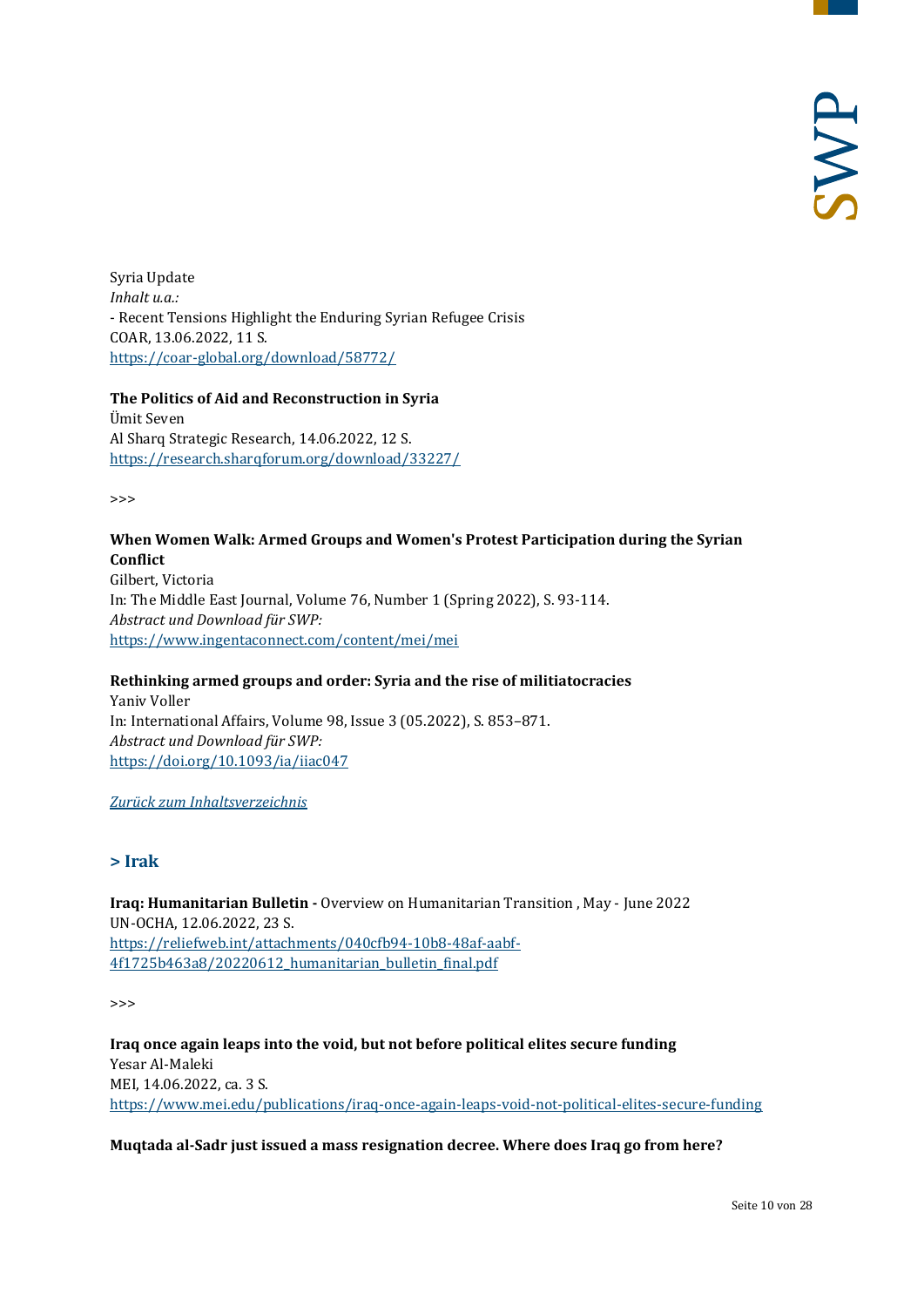Abbas Kadhim Atlantic Council, 14.06.2022, ca. 2 S. [https://www.atlanticcouncil.org/blogs/menasource/muqtada-al-sadr-just-issued-a-mass-resigna](https://www.atlanticcouncil.org/blogs/menasource/muqtada-al-sadr-just-issued-a-mass-resignation-decree-where-does-iraq-go-from-here/)[tion-decree-where-does-iraq-go-from-here/](https://www.atlanticcouncil.org/blogs/menasource/muqtada-al-sadr-just-issued-a-mass-resignation-decree-where-does-iraq-go-from-here/)

Iraq's Al Sadr bloc resignation complicates political stalemate Sinan Mahmoud, Khaled Yacoub Oweis "... impasse over forming government is becoming more complex ..." The National, 13.06.2022, ca. 2 S. [https://www.thenationalnews.com/mena/iraq/2022/06/13/iraqs-al-sadr-bloc-resignation-com](https://www.thenationalnews.com/mena/iraq/2022/06/13/iraqs-al-sadr-bloc-resignation-complicates-political-stalemate/)[plicates-political-stalemate/](https://www.thenationalnews.com/mena/iraq/2022/06/13/iraqs-al-sadr-bloc-resignation-complicates-political-stalemate/)

#### **Sadr Could Break Iraq's Political System—for Better and Worse**

Thanassis Cambanis WPR, 14.06.2022, ca. 2 S. *Preview:* [https://www.worldpoliticsreview.com/trend-lines/30609/sadr-seeks-to-break-iraq-elections](https://www.worldpoliticsreview.com/trend-lines/30609/sadr-seeks-to-break-iraq-elections-stalemate)[stalemate](https://www.worldpoliticsreview.com/trend-lines/30609/sadr-seeks-to-break-iraq-elections-stalemate) *Volltext für SWP auf Anfrage von mir!*

Iraq's Chronic Political Impasse May Lead to the Return of the Protest Movement Hayder Al-Khafaji LSE Blog, 12.06.2022, ca. 2 S. [https://blogs.lse.ac.uk/mec/2022/06/12/iraqs-chronic-political-impasse-may-lead-to-the-return](https://blogs.lse.ac.uk/mec/2022/06/12/iraqs-chronic-political-impasse-may-lead-to-the-return-of-the-protest-movement/)[of-the-protest-movement/](https://blogs.lse.ac.uk/mec/2022/06/12/iraqs-chronic-political-impasse-may-lead-to-the-return-of-the-protest-movement/)

Muqtada al-Sadr threatens to withdraw from parliament Al Monitor, 10.06.2022, ca. 2 S. [https://www.al-monitor.com/originals/2022/06/muqtada-al-sadr-threatens-withdraw](https://www.al-monitor.com/originals/2022/06/muqtada-al-sadr-threatens-withdraw-parliament)[parliament](https://www.al-monitor.com/originals/2022/06/muqtada-al-sadr-threatens-withdraw-parliament)

#### **Politics of Anti-Normalization: Intra-Shia Rivalries and the Iraqi Parliament's Efforts to Criminalize Ties with Israel**

Harith Hasan EPC, 07.06.2022, ca. 2 S. [https://epc.ae/en/details/featured/politics-of-anti-normalization-intra-shia-rivalries-and-the](https://epc.ae/en/details/featured/politics-of-anti-normalization-intra-shia-rivalries-and-the-iraqi-parliament-s-efforts-to-criminalize-ties-with-israel)[iraqi-parliament-s-efforts-to-criminalize-ties-with-israel](https://epc.ae/en/details/featured/politics-of-anti-normalization-intra-shia-rivalries-and-the-iraqi-parliament-s-efforts-to-criminalize-ties-with-israel)

**Iraq's Anti-Normalization Law Could Prove a Risky Political Stunt** Yerevan Saeed, Hussein Ibish AGSIW, 06.06.2022, ca. 3 S. <https://agsiw.org/iraqs-anti-normalization-law-could-prove-a-risky-political-stunt/>

>>>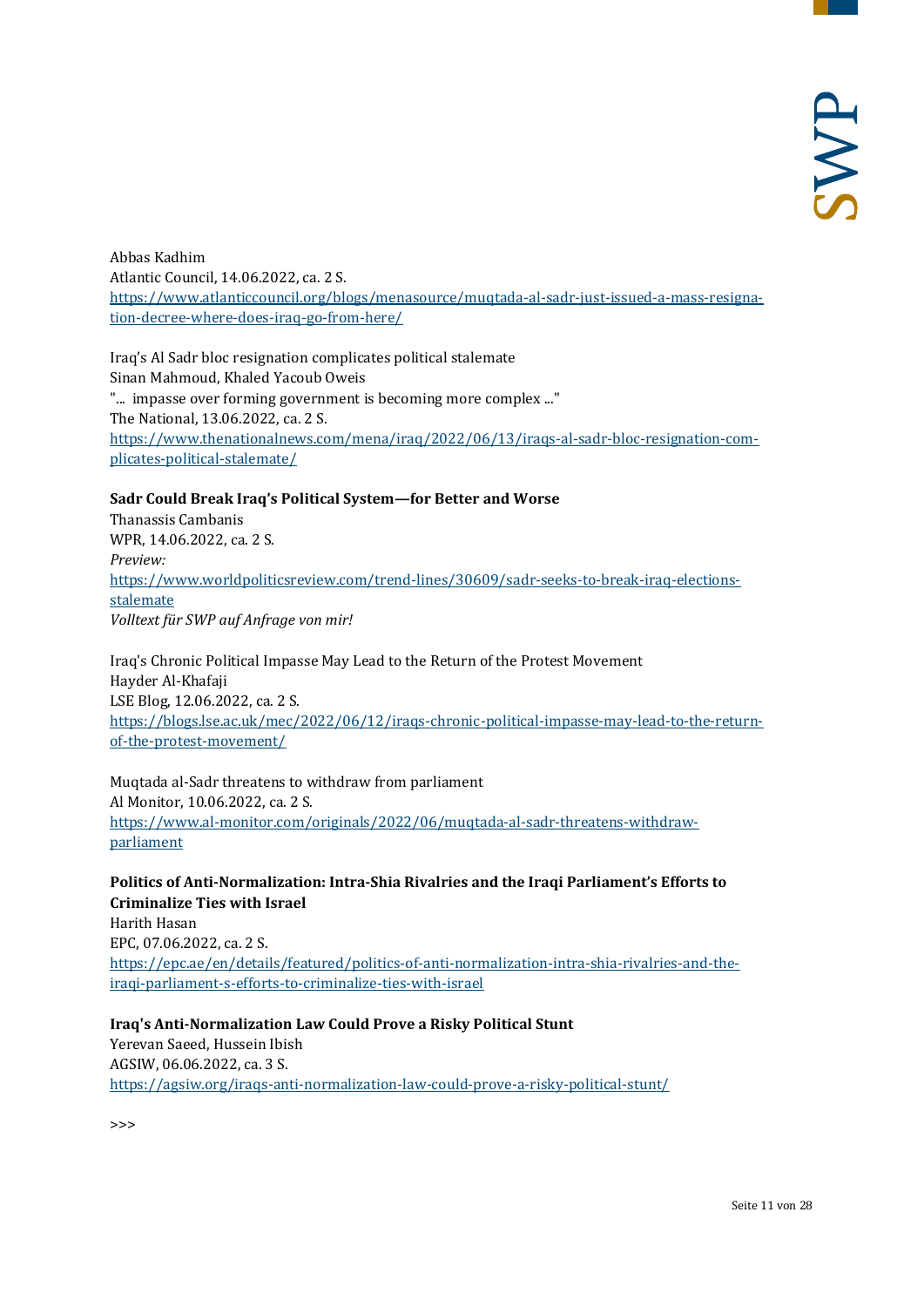**Primed for Violence: Intrareligious Conflict and the State in Sectarian Societies** Brittnee Carter & Cora Caton "... Using case studies on Pakistan and Iraq, we examine the role of the state in facilitating intrareligious conflict. ..." In: Studies in Conflict & Terrorism (online first), 06.2022, 20 S. *Abstract und Download für SWP:* <https://doi.org/10.1080/1057610X.2022.2083933>

<span id="page-11-0"></span>*[Zurück zum Inhaltsverzeichnis](#page-0-0)*

# **> Golfstaaten / GKR**

India-Gulf Diplomatic Crisis: Implications and the Way Forward C. Uday Bhaskar EPC, 10.06.2022, ca. 3 S. <https://epc.ae/en/details/scenario/india-gulf-diplomatic-crisis-implications-and-the-way-forward>

#### **Gulf Influence in the Maghreb**

Karim Mezran, Sabina Henneberg New Lines Institute, 01.06.2022, ca. 3 S. <https://newlinesinstitute.org/north-africa/gulf-influence-in-the-maghreb/>

تحديات استدامة الأمن الغذائ*ي* خليجياً و عالمياً: نحو استجابة طويلة الأمد

**محمد رمادي** EPC, 02.06.2022, ca. 2 S. <https://epcenter.ae/3x6g7Tr>

Looking to the skies: The growing interest in cloud seeding technology in the Gulf Youssef Wehbe MEI, 13.06.2022, ca. 2 S. + Links <https://www.mei.edu/publications/looking-skies-growing-interest-cloud-seeding-technology-gulf>

#### **Big Brother. The Weapons of Mass Influence of Saudi Arabia and the Emirates**

Claire Beaugrand, Marc Owen Jones Orient XXI, 15.06.2022, ca. 3 S. [https://orientxxi.info/lu-vu-entendu/big-brother-the-weapons-of-mass-influence-of-saudi-arabia](https://orientxxi.info/lu-vu-entendu/big-brother-the-weapons-of-mass-influence-of-saudi-arabia-and-the-emirates,5693)[and-the-emirates,5693](https://orientxxi.info/lu-vu-entendu/big-brother-the-weapons-of-mass-influence-of-saudi-arabia-and-the-emirates,5693) *Siehe:* **Digital Authoritarianism in the Middle East: Deception, Disinformation and Social Media** Marc Owen Jones "A probing study of how the Gulf's authoritarian regimes hoodwink citizens across the world in digital propaganda wars. ..."

London (C. Hurst & Co Publishers Ltd), 07.2022, 272 S. *Übersicht und Vorbestellung:*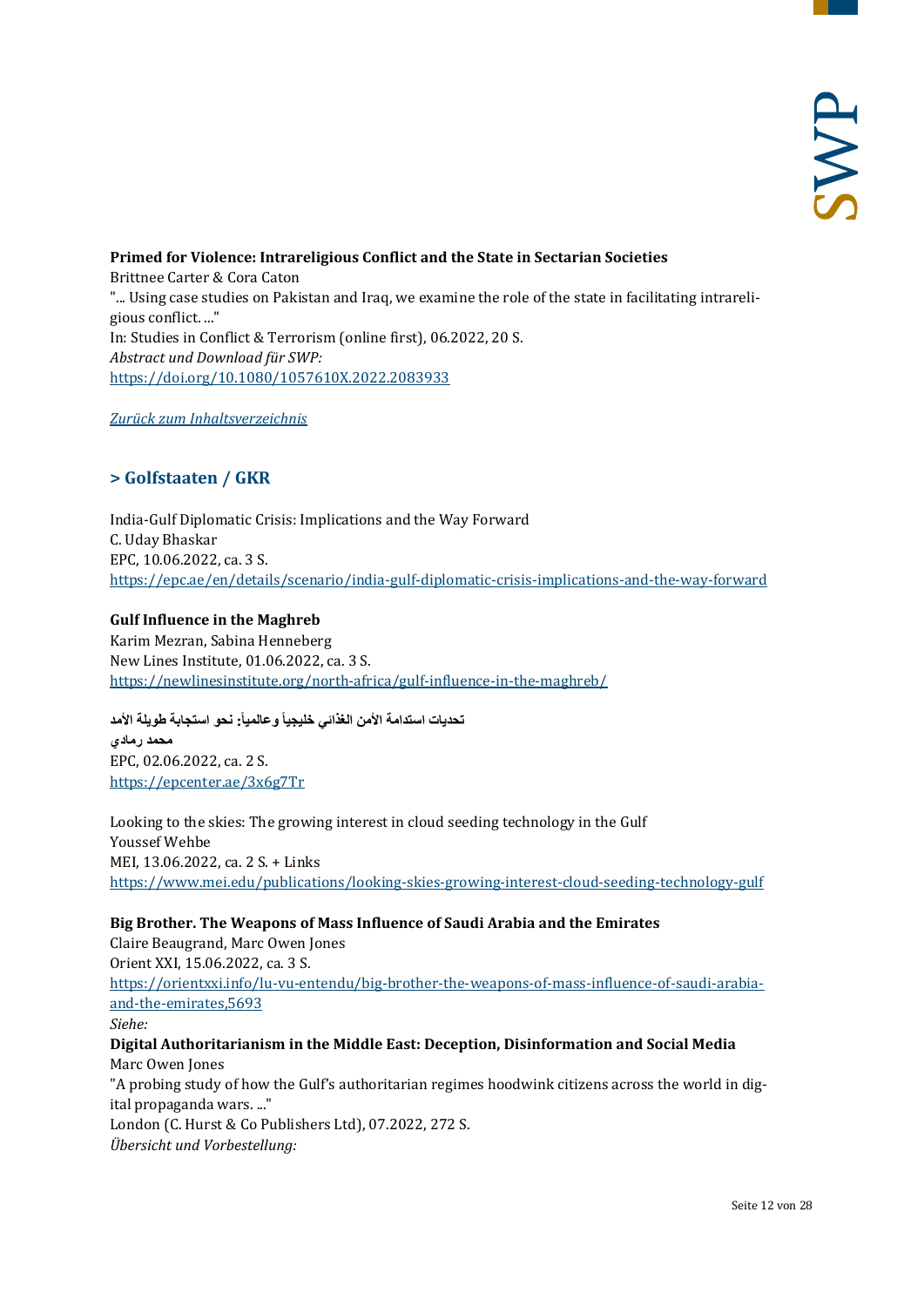<https://www.hurstpublishers.com/book/digital-authoritarianism-in-the-middle-east/>

<span id="page-12-0"></span>*[Zurück zum Inhaltsverzeichnis](#page-0-0)*

#### **> Katar**

AfD fragt nach Sozialstandards in Katar - Wirtschaft/Kleine Anfrage hib, 14.06.2022 <https://www.bundestag.de/presse/hib/kurzmeldungen-899002> *Vorgang und Download der Anfrage:* [https://dip.bundestag.de/vorgang/konzept-der-bundesregierung-f%C3%BCr-eine-erfolgreiche](https://dip.bundestag.de/vorgang/konzept-der-bundesregierung-f%C3%BCr-eine-erfolgreiche-politik-der-au%C3%9Fenwirtschaft-und/288439)[politik-der-au%C3%9Fenwirtschaft-und/288439](https://dip.bundestag.de/vorgang/konzept-der-bundesregierung-f%C3%BCr-eine-erfolgreiche-politik-der-au%C3%9Fenwirtschaft-und/288439)

<span id="page-12-1"></span>*[Zurück zum Inhaltsverzeichnis](#page-0-0)*

# **> Saudi-Arabien**

**What Kind of Reform, and Who Really Benefits? Taking Stock of Change in Saudi Arabia** Madawi Al-Rasheed, Hala Al-Dosari, Abdullah Alaoudh DAWN, 10.06.2022, ca. 3 S. [https://dawnmena.org/what-kind-of-reform-and-who-really-benefits-taking-stock-of-change-in](https://dawnmena.org/what-kind-of-reform-and-who-really-benefits-taking-stock-of-change-in-saudi-arabia/)[saudi-arabia/](https://dawnmena.org/what-kind-of-reform-and-who-really-benefits-taking-stock-of-change-in-saudi-arabia/)

Biden to meet with Saudi crown prince in July visit Elizabeth Hagedorn Al Monitor, 14.06.2022, ca. 2 S. <https://www.al-monitor.com/originals/2022/06/biden-meet-saudi-crown-prince-july-visit>

A 'Pariah' No More: Biden's Betrayal on Saudi Arabia Daniel Larison DAWN, 06.06.2022, ca. 2 S. <https://dawnmena.org/a-pariah-no-more-bidens-betrayal-on-saudi-arabia/>

**After a Divorce, a Frosty Entente: Turkey's Rapprochement with the United Arab Emirates and Saudi Arabia. Strategic Necessity and Transactional Partnership in a Shifting World Order** Jana J. JABBOUR Ifri, 05.2022, 22 S. [https://www.ifri.org/sites/default/files/atoms/files/2jabbour\\_turkey\\_sa\\_uae\\_mai2022.pdf](https://www.ifri.org/sites/default/files/atoms/files/2jabbour_turkey_sa_uae_mai2022.pdf) @WAO

*[Zurück zum Inhaltsverzeichnis](#page-0-0)*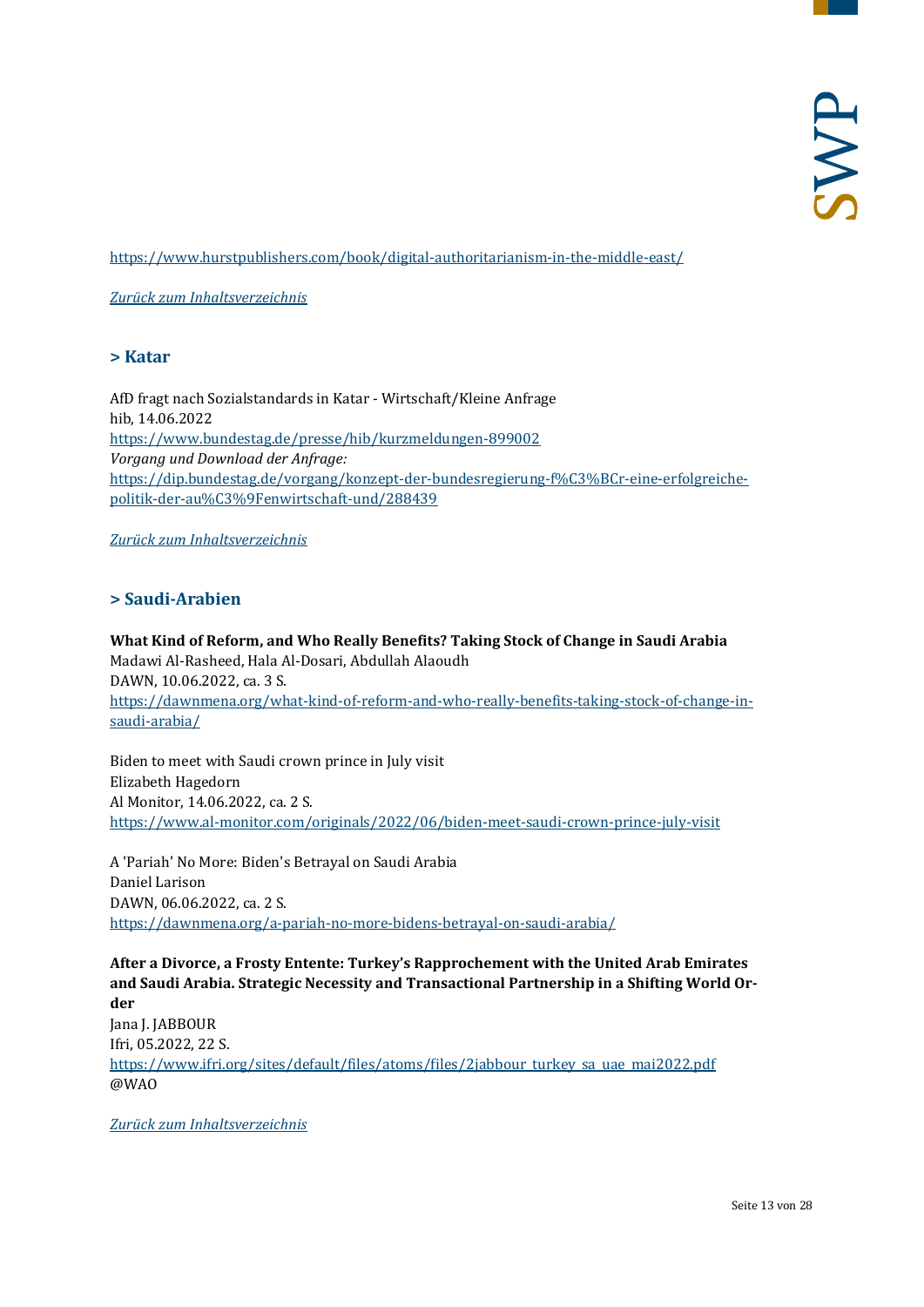# <span id="page-13-0"></span>**> VAE**

**Regional Implications of a Turkey-UAE Reconciliation**  Hamdallah Baycar New Lines Institute, 31.05.2022, ca. 3 S. [https://newlinesinstitute.org/state-resilience-and-fragility/regional-implications-of-a-turkey-uae](https://newlinesinstitute.org/state-resilience-and-fragility/regional-implications-of-a-turkey-uae-reconciliation/)[reconciliation/](https://newlinesinstitute.org/state-resilience-and-fragility/regional-implications-of-a-turkey-uae-reconciliation/)

**After a Divorce, a Frosty Entente: Turkey's Rapprochement with the United Arab Emirates and Saudi Arabia. Strategic Necessity and Transactional Partnership in a Shifting World Order** Jana J. JABBOUR Ifri, 05.2022, 22 S. [https://www.ifri.org/sites/default/files/atoms/files/2jabbour\\_turkey\\_sa\\_uae\\_mai2022.pdf](https://www.ifri.org/sites/default/files/atoms/files/2jabbour_turkey_sa_uae_mai2022.pdf) @WAO

#### <span id="page-13-1"></span>*[Zurück zum Inhaltsverzeichnis](#page-0-0)*

# **> Jemen**

**Extending Yemen's Truce Has Resulted in Improved Humanitarian Conditions, Reduced Civilian Casualties, Special Envoy Tells Security Counci**l - Permanent Representative Urges International Community to Pressure Militias, Sponsors That Are Undermining Political Settlement UNSC, 14.06.2022, ca. 5 S. <https://www.un.org/press/en/2022/sc14931.doc.htm>

#### **Yemen Humanitarian Update - Issue 5 / May 2022**

UN-OCHA, 13.06.2022, 6 S. [https://reliefweb.int/attachments/d84f0624-2898-4aa3-acd6](https://reliefweb.int/attachments/d84f0624-2898-4aa3-acd6-d2a251153a9a/Yemen%20Humanitarian%20Update_May%202022.pdf) [d2a251153a9a/Yemen%20Humanitarian%20Update\\_May%202022.pdf](https://reliefweb.int/attachments/d84f0624-2898-4aa3-acd6-d2a251153a9a/Yemen%20Humanitarian%20Update_May%202022.pdf)

#### **Yemen Economic Monitor, Spring 2022 - Clearing Skies Over Yemen?**

The World Bank, 13.06.2022, 46 S. [https://documents1.worldbank.org/cu](https://documents1.worldbank.org/curated/en/099445406102232164/pdf/IDU02c5915390fb9604bd10ae55053ca415f59f9.pdf)[rated/en/099445406102232164/pdf/IDU02c5915390fb9604bd10ae55053ca415f59f9.pdf](https://documents1.worldbank.org/curated/en/099445406102232164/pdf/IDU02c5915390fb9604bd10ae55053ca415f59f9.pdf) *Kurzinformation:* [https://www.worldbank.org/en/country/yemen/publication/yemen-economic-monitor-clearing](https://www.worldbank.org/en/country/yemen/publication/yemen-economic-monitor-clearing-skies-over-yemen-spring-2022)[skies-over-yemen-spring-2022](https://www.worldbank.org/en/country/yemen/publication/yemen-economic-monitor-clearing-skies-over-yemen-spring-2022)

**US Government Watchdog Finds Flawed Weapons Monitoring in Yemen** - Oversight Needed to Protect Yemeni Civilians, Hold Saudi Arabia and UAE Accountable HRW, 13.06.2022, ca. 2 S.

<sup>&</sup>gt;>>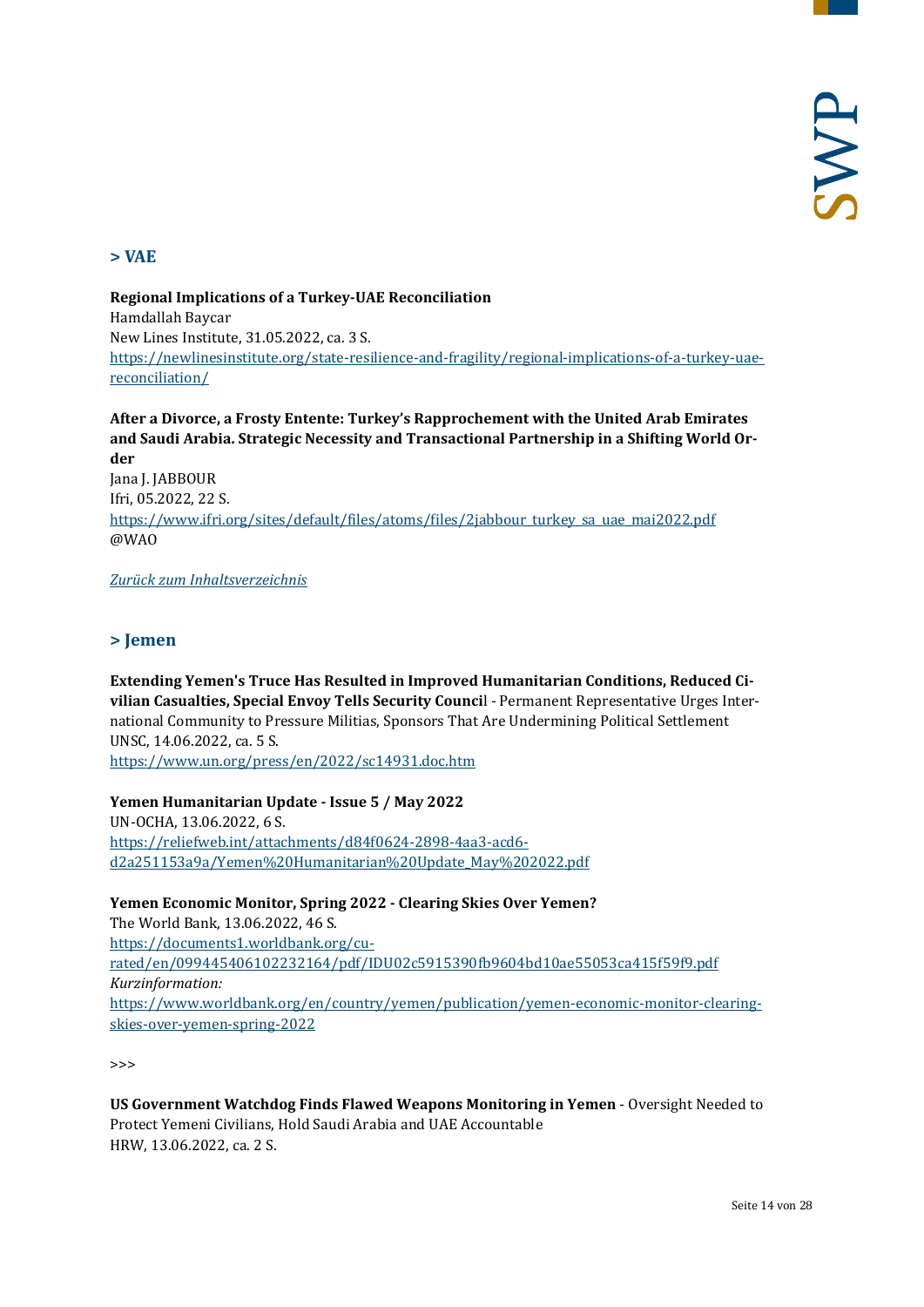[https://www.hrw.org/news/2022/06/13/us-government-watchdog-finds-flawed-weapons-moni](https://www.hrw.org/news/2022/06/13/us-government-watchdog-finds-flawed-weapons-monitoring-yemen)[toring-yemen](https://www.hrw.org/news/2022/06/13/us-government-watchdog-finds-flawed-weapons-monitoring-yemen)

>>>

#### **Yemen Data Project**

"... an independent data collection project aimed at collecting and disseminating data on the conduct of the war in Yemen, with the purpose of increasing transparency and promoting accountability of the actors involved. ..." *Webseite:*

<https://yemendataproject.org/>

#### **State Weakness, al-Qa'ida, and Rebel Governance: Yemen from the Arab Spring until 2022** Furlan, Marta In: The Middle East Journal, Volume 76, Number 1 (Spring 2022), S. 9-28. *Abstract und Download für SWP:* <https://doi.org/10.3751/76.1.11>

#### **Revolutionary Decades: Yemeni National Memory, 1962–2012**

Orkaby, Asher In: The Middle East Journal, Volume 76, Number 1 (Spring 2022), S. 29-49. *Abstract und Download für SWP:* <https://doi.org/10.3751/76.1.12>

<span id="page-14-0"></span>*[Zurück zum Inhaltsverzeichnis](#page-0-0)*

#### **> Iran**

Hearing: Update on Iran's Nuclear Program and U.S. Strategy - CLOSED/TS/SCI Brett McGurk, Robert Malley et al. US Senate, 15.06.2022 <https://www.foreign.senate.gov/hearings/update-on-irans-nuclear-program-and-us-strategy>

>>>

Pahlavi address highlights growing disillusionment with Iran's leadership and the search for alternatives Meir Javedanfar MEI, 14.06.2022, ca. 2 S. [https://www.mei.edu/publications/pahlavi-address-highlights-growing-disillusionment-irans-lea](https://www.mei.edu/publications/pahlavi-address-highlights-growing-disillusionment-irans-leadership-and-search)[dership-and-search](https://www.mei.edu/publications/pahlavi-address-highlights-growing-disillusionment-irans-leadership-and-search)

Ali Larijani's Political Ambitions and the Future of the His Clan EPC, 09.06.2022, ca. 2 S.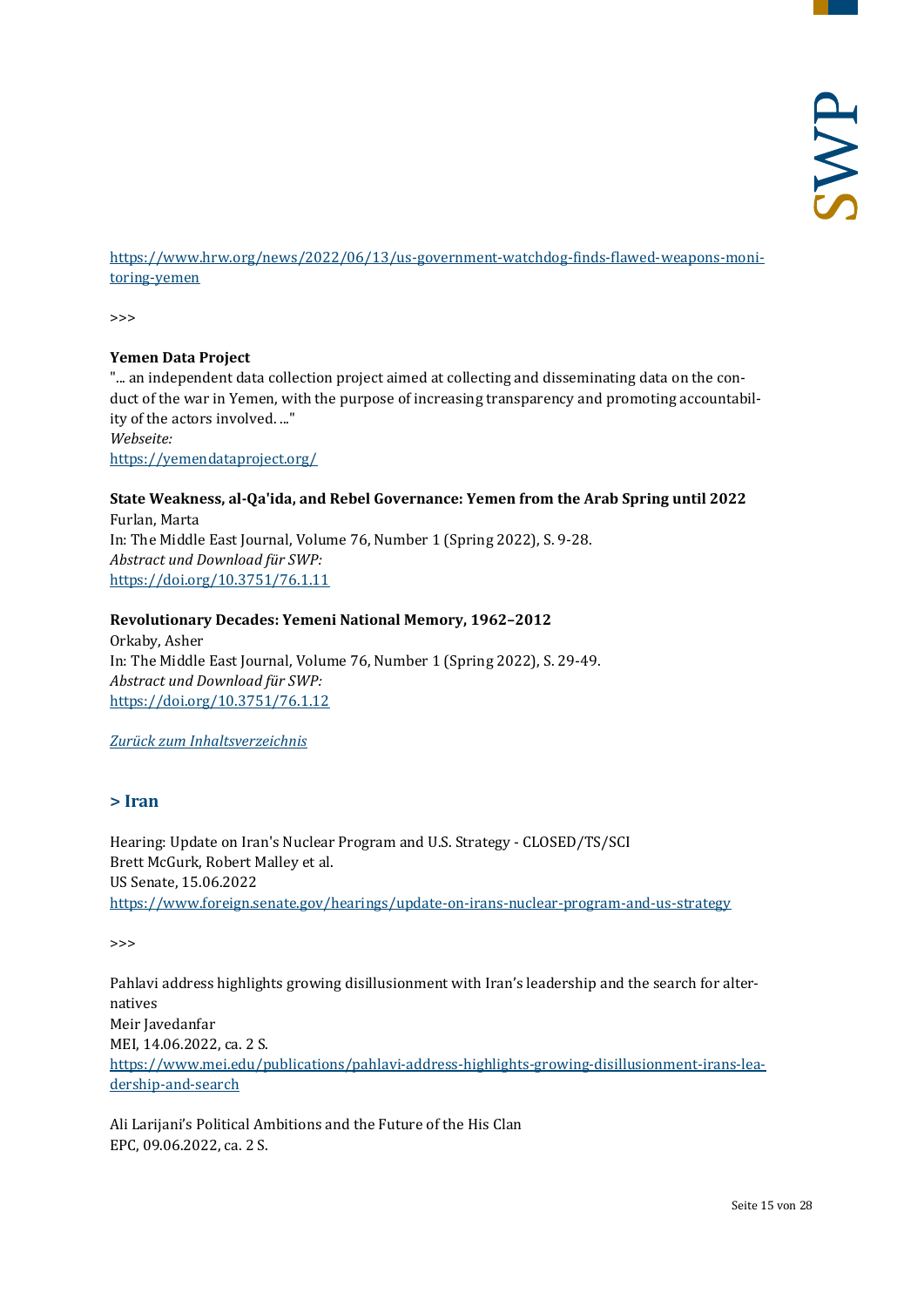<https://epc.ae/en/details/featured/ali-larijani-s-political-ambitions-and-the-future-of-the-his-clan> *Arab. Version:* <https://epcenter.ae/3tiXf1a>

#### **Re-Revolutionising Iran: Condemning Prosperity and Jihadi Management**

Sara Bazzobandi

"Iran's conservative politicians, known to be loyal supporters of Ayatollah Khamenei, have been actively working to revitalise the regime's revolutionary values according to his vision. President Ebrahim Raisi's efforts to deliver on such aims are linked with his hopes of becoming the country's next supreme leader. ..."

GIGA Focus Middle East, 06.2022, 11 S.

[https://www.giga-hamburg.de/en/publications/giga-focus/re-revolutionising-iran-condemning](https://www.giga-hamburg.de/en/publications/giga-focus/re-revolutionising-iran-condemning-prosperity-and-jihadi-management/)[prosperity-and-jihadi-management/](https://www.giga-hamburg.de/en/publications/giga-focus/re-revolutionising-iran-condemning-prosperity-and-jihadi-management/)

#### **The Kurdish Protest Movement and the Islamic Republic of Iran: The Securitisation of Kurdish Nationalism**

Allan Hassaniyan, Gareth Stansfield

"... examines the Kurdish-state conflict in Iran, and argues that Kurdish nationalism, due to its demands for democratisation and decentralisation, and its resistance to the Islamic Republic's value system, has been regarded by the regime and the ruling elite of the Persian majority as a major threat to Iran's national cohesion and territorial integrity. ..." LSE, 04.2022, 28 S.

[http://eprints.lse.ac.uk/114863/1/Hassaniyan\\_the\\_kurdish\\_protest\\_movement\\_published.pdf](http://eprints.lse.ac.uk/114863/1/Hassaniyan_the_kurdish_protest_movement_published.pdf) @WAO

>>>

Iran's Seizure of the Two Greek-flagged Vessels: An International Law Perspective Dimitris Panousos EJIL:Talk!, 15.06.2022, ca. 2 S. [https://www.ejiltalk.org/irans-seizure-of-the-two-greek-flagged-vessels-an-international-law](https://www.ejiltalk.org/irans-seizure-of-the-two-greek-flagged-vessels-an-international-law-perspective/)[perspective/](https://www.ejiltalk.org/irans-seizure-of-the-two-greek-flagged-vessels-an-international-law-perspective/)

# **A Year After the 25-Year Deal: The Case of Iran-China Oil and Gas Cooperation**

EPC, 08.06.2022, ca. 2 S. [https://epc.ae/en/details/featured/a-year-after-the-25-year-deal-the-case-of-iran-china-oil-and](https://epc.ae/en/details/featured/a-year-after-the-25-year-deal-the-case-of-iran-china-oil-and-gas-cooperation)[gas-cooperation](https://epc.ae/en/details/featured/a-year-after-the-25-year-deal-the-case-of-iran-china-oil-and-gas-cooperation) *Arab. Version:* <https://epcenter.ae/3MuEEWB>

# **The JCPOA is in Peril, Yet Remains China's Best Security Option in the Gulf**

Jacopo Scita RUSI, 31.05.2022, ca. 2 S. [https://rusi.org/explore-our-research/publications/commentary/jcpoa-peril-yet-remains-chinas](https://rusi.org/explore-our-research/publications/commentary/jcpoa-peril-yet-remains-chinas-best-security-option-gulf)[best-security-option-gulf](https://rusi.org/explore-our-research/publications/commentary/jcpoa-peril-yet-remains-chinas-best-security-option-gulf)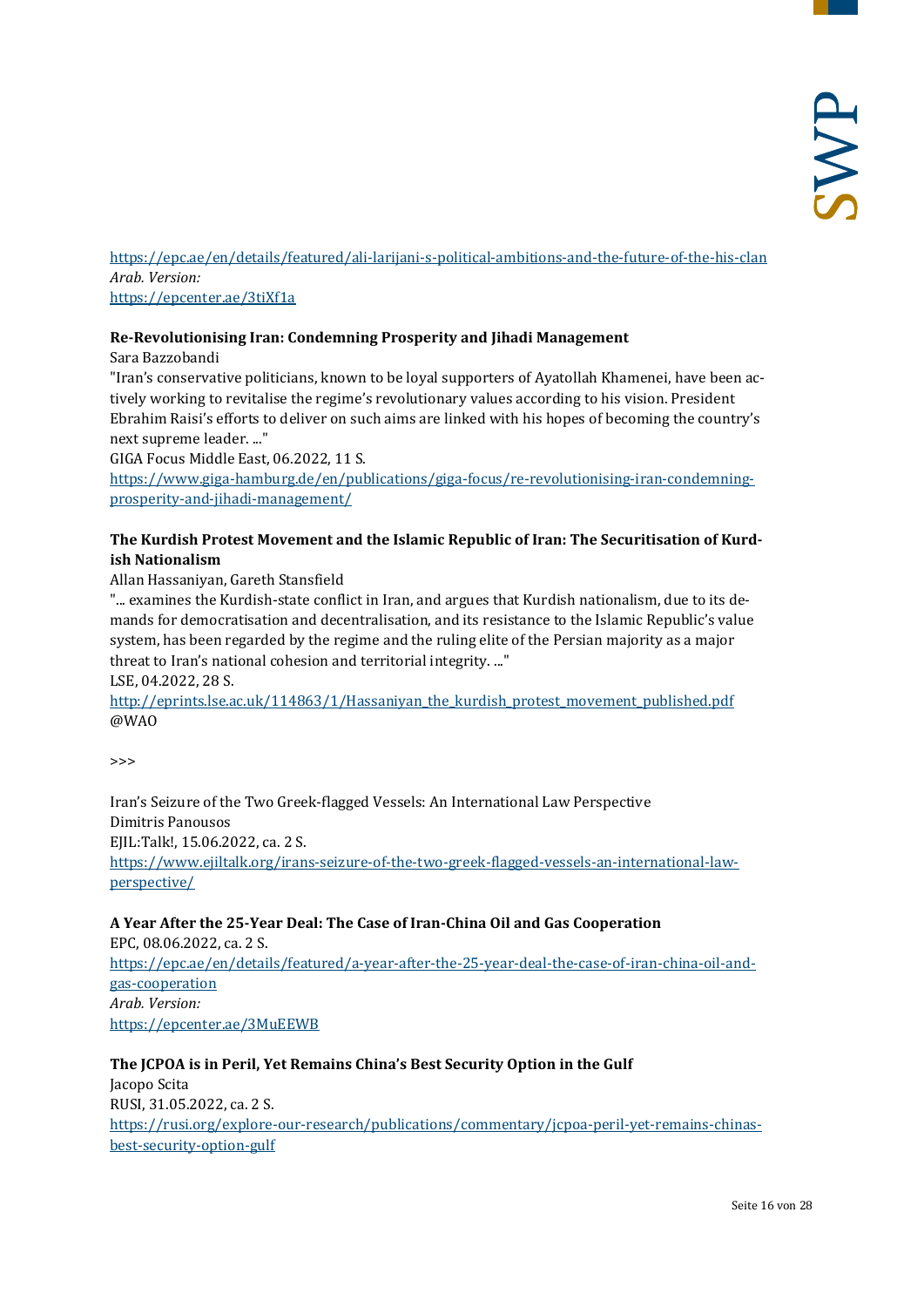Why Has Europe Stuck Behind the JCPOA? Cinzia Bianco RUSI, 23.05.2022, ca. 2 S. [https://rusi.org/explore-our-research/publications/commentary/why-has-europe-stuck-behind](https://rusi.org/explore-our-research/publications/commentary/why-has-europe-stuck-behind-jcpoa)[jcpoa](https://rusi.org/explore-our-research/publications/commentary/why-has-europe-stuck-behind-jcpoa)

Amid dust storms and drought, Turkey and Iran are at odds over transboundary water management Nima Khorrami MEI, 13.06.2022, ca. 2 S. + Links [https://www.mei.edu/publications/amid-dust-storms-and-drought-turkey-and-iran-are-odds](https://www.mei.edu/publications/amid-dust-storms-and-drought-turkey-and-iran-are-odds-over-transboundary-water)[over-transboundary-water](https://www.mei.edu/publications/amid-dust-storms-and-drought-turkey-and-iran-are-odds-over-transboundary-water)

<span id="page-16-0"></span>*[Zurück zum Inhaltsverzeichnis](#page-0-0)*

# **> Nordafrika / Maghreb**

#### **Gulf Influence in the Maghreb**

Karim Mezran, Sabina Henneberg New Lines Institute, 01.06.2022, ca. 3 S. <https://newlinesinstitute.org/north-africa/gulf-influence-in-the-maghreb/>

#### **Algeria, Morocco, Tunisia: A Comparative Perspective on Maghreb Countries Migration Cooperation with their West African Neighbours**

Abdeslam Badre, Irene Schöfberger, Ekaterina Golovko *Inhalt:*

- Rethinking the Migration Dialogue in the Maghreb Region / Abdeslam Badre
- Diaspora Policies in West Africa: Regional and Transregional Relevance / Irene Schöfberger
- How Cooperative is Cooperation on Migration? Algeria-Niger Deal on Expulsions of Migrants in the Framework of Externalisation of the EU Borders / Ekaterina Golovko

- CSOs' Roles and Dilemmas in Migration Policy-Making in the Maghreb / Abdeslam Badre Euromesco, 06.2022, 87 S.

<https://www.euromesco.net/wp-content/uploads/2022/06/Policy-Study25-1.pdf> @WAO

'There is no race here': on blackness, slavery, and disavowal in North Africa and North African studies

Leslie Gross-Wyrtzen

"... how local-historical conceptions of blackness intersect with contemporary border policing of 'sub-Saharan' migrants. ..."

In: The Journal of North African Studies (online first), 06.2022, 31 S. *Abstract und Download für SWP:*

<https://doi.org/10.1080/13629387.2022.2089124>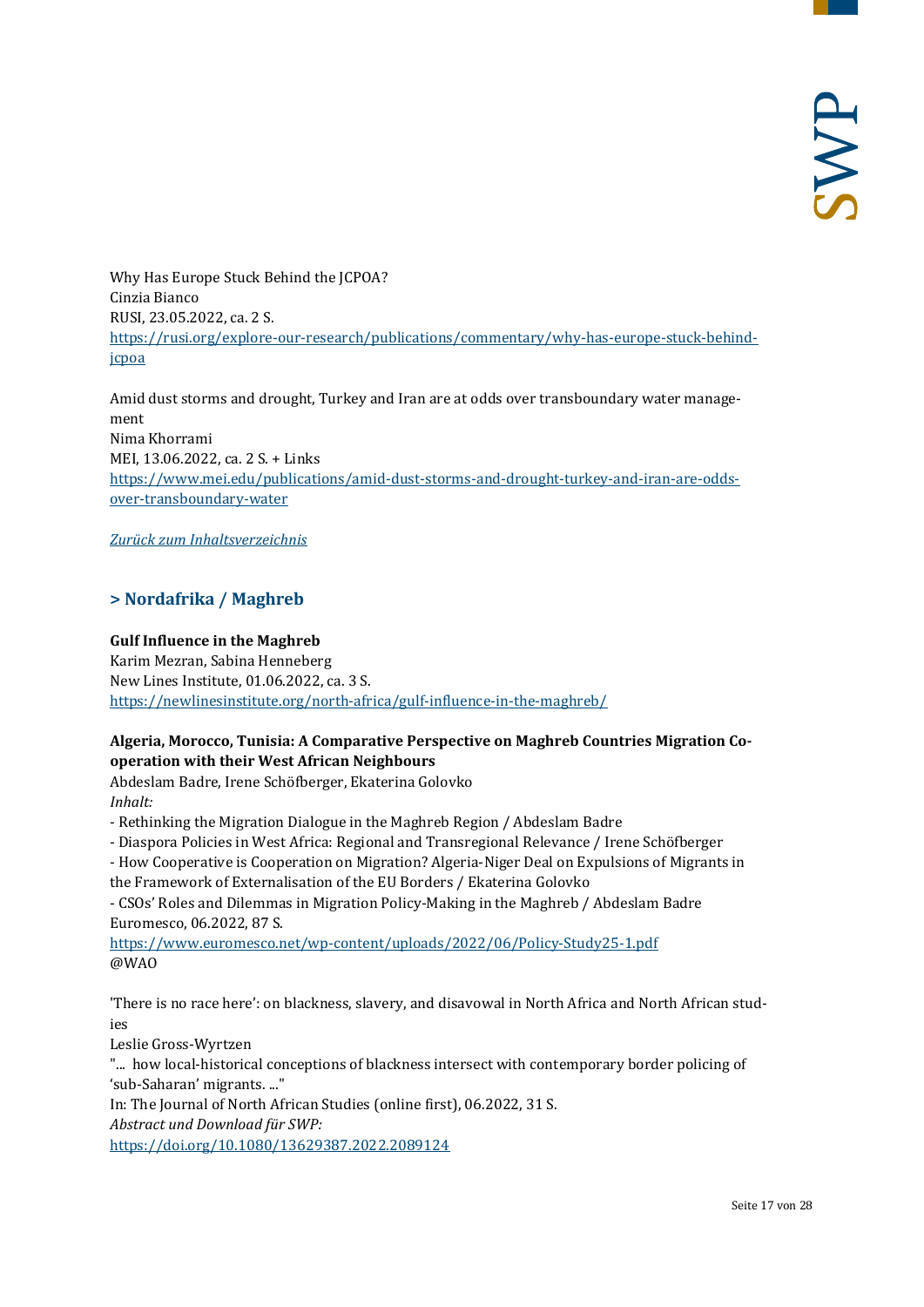**The Threat of North African Foreign Fighter Returnees: Myths and Realities** Lounnas, Djallil In: The Middle East Journal, Volume 76, Number 1 (Spring 2022), S. 50-71. *Abstract und Download für SWP:* <https://doi.org/10.3751/76.1.13>

<span id="page-17-0"></span>*[Zurück zum Inhaltsverzeichnis](#page-0-0)*

# **> Ägypten**

**Joint NGO letter ahead of the EU-Egypt Association Council meeting** HRW/AI etc. 15.06.2022, ca. 3 S. [https://www.hrw.org/news/2022/06/15/joint-ngo-letter-ahead-eu-egypt-association-council](https://www.hrw.org/news/2022/06/15/joint-ngo-letter-ahead-eu-egypt-association-council-meeting)[meeting](https://www.hrw.org/news/2022/06/15/joint-ngo-letter-ahead-eu-egypt-association-council-meeting)

Egypt's Response to Torture: Punish the Victims - Trial of Alleged Torture Victims Displays Ingrained Impunity HRW, 10.06.2022, ca. 2 S. <https://www.hrw.org/news/2022/06/10/egypts-response-torture-punish-victims>

>>>

**Webinar: Egypt's Uncertain Future: Political, Economic, and Human Rights Challenges** Mona El-Ghobashy, Robert Springborg, Sarah Leah Whitson, Khalil al-Anani ACW, 23.06.2022, 10:00 AM in Eastern Time (USA und Kanada) *Übersicht und Registrierung:* [https://us02web.zoom.us/webinar/register/1716548027771/WN\\_5DRZvFEZTze6AAucpxnkeA](https://us02web.zoom.us/webinar/register/1716548027771/WN_5DRZvFEZTze6AAucpxnkeA)

>>>

**Egypt revokes ration cards of half-million citizens** Al Monitor, 14.06.2022, ca. 2 S. <https://www.al-monitor.com/originals/2022/06/egypt-revokes-ration-cards-half-million-citizens>

#### **Keeping Egypt above the breadline: How has the government strategized to supply wheat during a global shortage?**

Nada Arafat Mada Masr, 09.06.2022, ca. 2 S. + Links [https://www.madamasr.com/en/2022/06/09/feature/economy/keeping-egypt-above-the](https://www.madamasr.com/en/2022/06/09/feature/economy/keeping-egypt-above-the-breadline-how-has-the-government-strategized-to-supply-wheat-during-a-global-shortage/)[breadline-how-has-the-government-strategized-to-supply-wheat-during-a-global-shortage/](https://www.madamasr.com/en/2022/06/09/feature/economy/keeping-egypt-above-the-breadline-how-has-the-government-strategized-to-supply-wheat-during-a-global-shortage/)

Siemens-Großauftrag in Ägypten: Mit dem ICE durch das Niltal Karim El Gawhary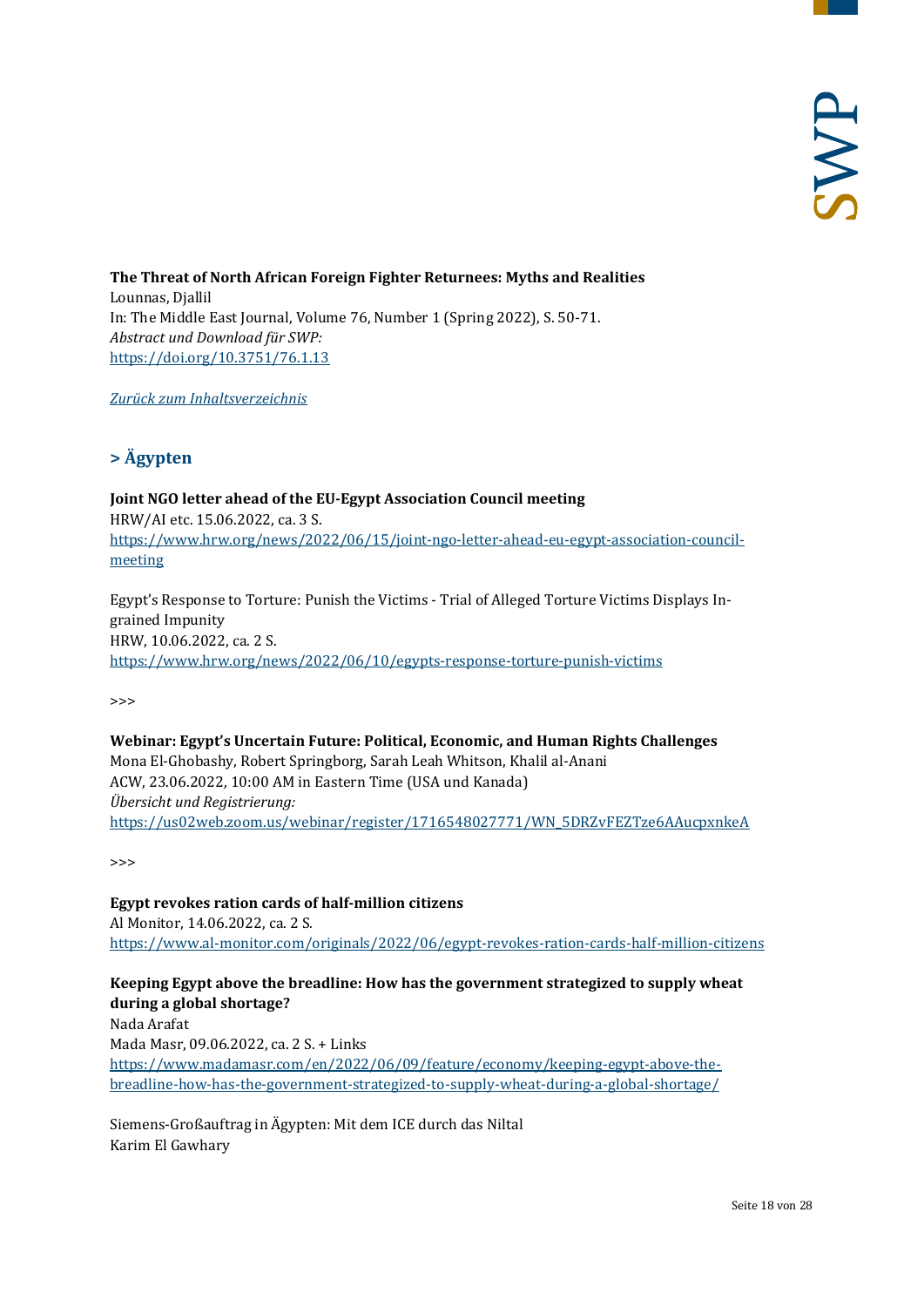"... das Projekt wirft zahlreiche Fragen auf ..." Qantara.de, 03.06.2022, ca. 2 S. <https://de.qantara.de/inhalt/siemens-grossauftrag-in-aegypten-mit-dem-ice-durch-das-niltal>

Egypt to invest in gold, mineral mining Hagar Hosny Al Monitor, 13.06.2022, ca. 2 S. <https://www.al-monitor.com/originals/2022/06/egypt-invest-gold-mineral-mining>

 $\rightarrow$ 

Die ewigen Rivalen - Ägyptens Armee und die Muslimbrüder [Interview] Sara Tonsy Qantara.de, 07.06.2022, ca. 2 S. <https://de.qantara.de/inhalt/aegyptens-armee-und-die-muslimbrueder-die-ewigen-rivalen> *Siehe:* **The Egyptian Army and the Muslim Brotherhood: Contemporary Political Power Dynamics** Sara Tonsy Routledge 2022, 190 S. *Übersicht und Bestellung:* [https://www.routledge.com/The-Egyptian-Army-and-the-Muslim-Brotherhood-Contemporary-](https://www.routledge.com/The-Egyptian-Army-and-the-Muslim-Brotherhood-Contemporary-Political-Power/Tonsy/p/book/9781032027753)[Political-Power/Tonsy/p/book/9781032027753](https://www.routledge.com/The-Egyptian-Army-and-the-Muslim-Brotherhood-Contemporary-Political-Power/Tonsy/p/book/9781032027753)

Italians, freemasons and the Dawn of Egyptian nationalism Barbara De Poli In: The Journal of North African Studies, Volume 27, Issue 4 (07.2022), S. 786-813. *Abstract und Download für SWP:* <https://doi.org/10.1080/13629387.2021.1891533>

<span id="page-18-0"></span>*[Zurück zum Inhaltsverzeichnis](#page-0-0)*

# **> Ägypten / Nilanrainer**

Sisi lauds Egyptian water conservation programs as Nile dam progresses Mohamed Saied "Ethiopia plans to proceed with the third-stage filling of the Grand Ethiopian Renaissance Dam in the coming weeks. ..." Al Monitor, 14.06.2022, ca. 2 S. [https://www.al-monitor.com/originals/2022/06/sisi-lauds-egyptian-water-conservation](https://www.al-monitor.com/originals/2022/06/sisi-lauds-egyptian-water-conservation-programs-nile-dam-progresses)[programs-nile-dam-progresses](https://www.al-monitor.com/originals/2022/06/sisi-lauds-egyptian-water-conservation-programs-nile-dam-progresses)

*[Zurück zum Inhaltsverzeichnis](#page-0-0)*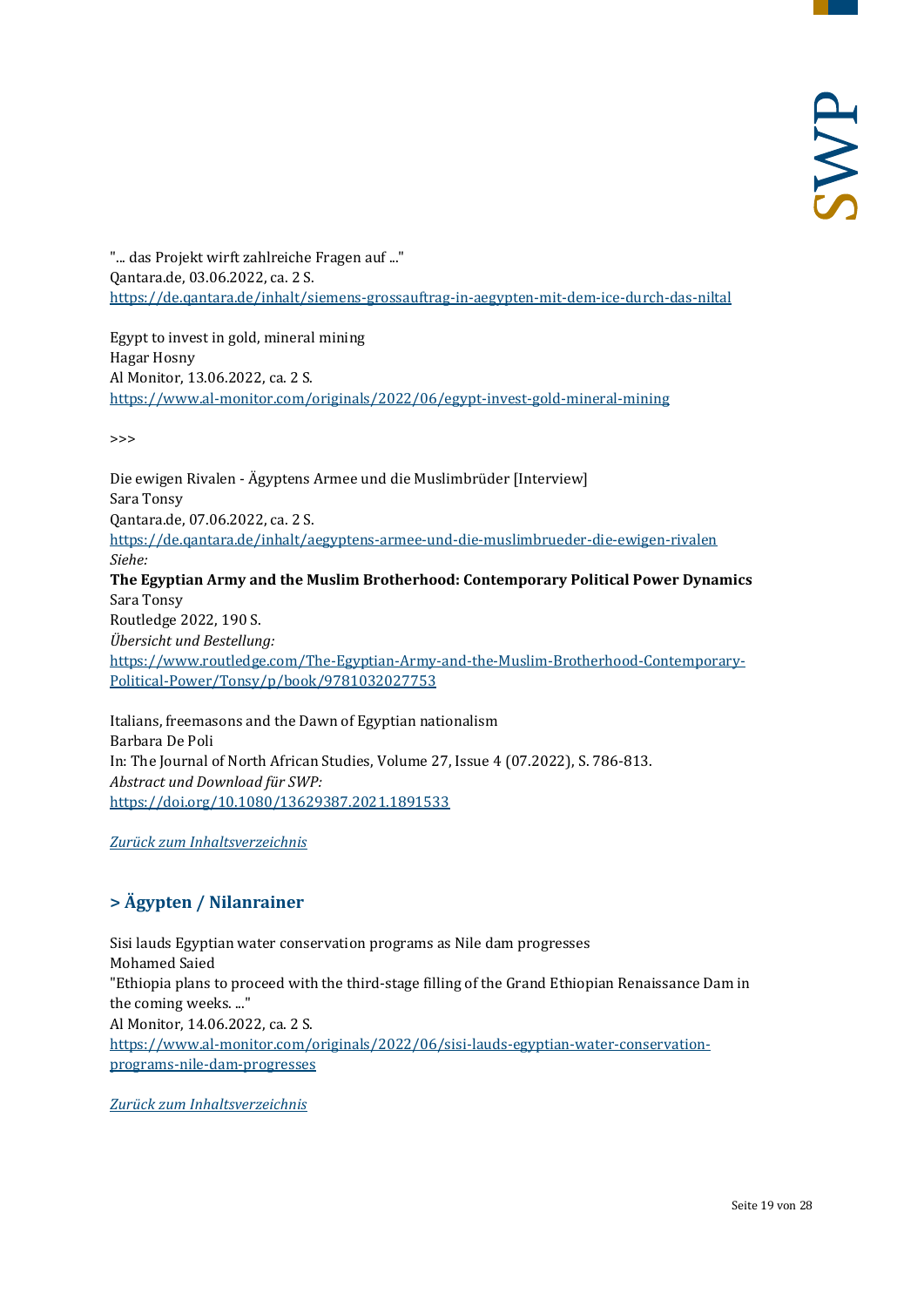# <span id="page-19-0"></span>**> Libyen**

**ُعرب عن قلقھ البالغ إزاء الاشتباكات التي شھدتھا العاصمة اللیبیة أبوالغیط ی** AL, 11.06.2022 <http://www.lasportal.org/ar/news/Pages/NewsDetails.aspx?RID=3487>

>>>

**What's Next for Libya's Protracted Conflict?** Thomas M. Hill USIP, 14.06.2022, ca. 2 S. <https://www.usip.org/publications/2022/06/whats-next-libyas-protracted-conflict>

One Country, Two Leaders: Clashes in Libya - Straight from the Source MEPC, 14.06.2022, ca. 2 S. <https://mepc.org/commentary/one-country-two-leaders-clashes-libya>

**Podcast: Peacemaking After Ukraine - A Look at Nagorno-Karabakh and Libya** Olesya Vartanyan, Zaur Shiriyev, Claudia Gazzini ICG, 10.06.2022, 01:25h [https://www.crisisgroup.org/europe-central-asia/caucasus/peacemaking-after-ukraine-look](https://www.crisisgroup.org/europe-central-asia/caucasus/peacemaking-after-ukraine-look-nagorno-karabakh-and-libya)[nagorno-karabakh-and-libya](https://www.crisisgroup.org/europe-central-asia/caucasus/peacemaking-after-ukraine-look-nagorno-karabakh-and-libya)

<span id="page-19-1"></span>*[Zurück zum Inhaltsverzeichnis](#page-0-0)*

# **> Tunesien**

**Tunisian labor confederation challenges the president** Robert S. Ford MEI, 14.06.2022, 1 S. <https://www.mei.edu/blog/tunisian-labor-confederation-challenges-president>

Tunisian president targets judiciary, dismisses dozens of judges Mohamed Ali Ltifi Al Monitor, 13.06.2022, ca. 2 S. [https://www.al-monitor.com/originals/2022/06/tunisian-president-targets-judiciary-dismisses](https://www.al-monitor.com/originals/2022/06/tunisian-president-targets-judiciary-dismisses-dozens-judges)[dozens-judges](https://www.al-monitor.com/originals/2022/06/tunisian-president-targets-judiciary-dismisses-dozens-judges)

**The Path to Tunisia's New Constitution: Challenges & Prospects** EPC, 09.06.2022, ca. 3 S. <https://epc.ae/en/details/featured/the-path-to-tunisia-s-new-constitution-challenges-prospects> *Arab. Version:* <https://epcenter.ae/3tkZMIa>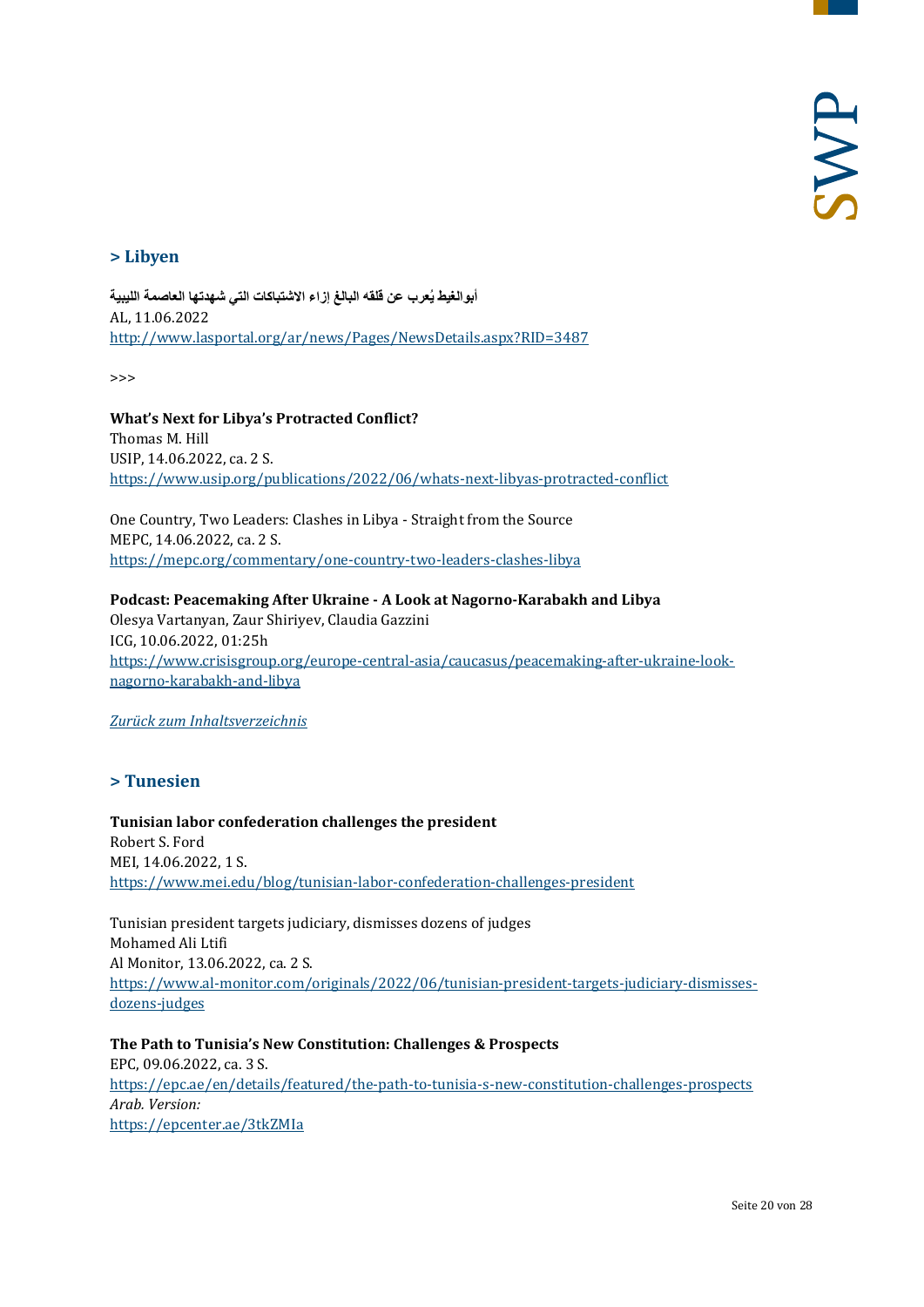#### **Tunesischer Herbst**

Hamadi Redissi "Im Machtkampf zwischen Präsident Saied und dem Parlament werden die demokratischen Errungenschaften des Arabischen Frühlings zerstört. ..." IPG Journal, 07.06.2022, ca. 2 S. <https://www.ipg-journal.de/regionen/naher-osten/artikel/tunesischer-herbst-5982/>

Tunisia's Low-Carbon Energy Transitions Achref Chibani TIMEP, 10.06.2022, ca. 3 S. <https://timep.org/commentary/analysis/tunisias-low-carbon-energy-transitions/>

**Employability reforms in Tunisian higher education: a path-dependence perspective** Saber Khelifi In: The Journal of North African Studies, Volume 27, Issue 4 (07.2022), S. 663-690. *Abstract und Download für SWP:* <https://doi.org/10.1080/13629387.2020.1858810>

<span id="page-20-0"></span>*[Zurück zum Inhaltsverzeichnis](#page-0-0)*

# **> Algerien**

Staatsministerin Katja Keul reist nach Algerien AA, 10.06.2022 <https://www.auswaertiges-amt.de/de/newsroom/-/2536756>

Algeria: Statement by the High Representative/Vice-President, Josep Borrell, and Executive Vice President, Valdis Dombrovskis, on Algeria's latest measures regarding Spain EEAS, 10.06.2022

[https://www.eeas.europa.eu/eeas/algeria-statement-high-representativevice-president-josep](https://www.eeas.europa.eu/eeas/algeria-statement-high-representativevice-president-josep-borrell-and-executive-vice-president_en)[borrell-and-executive-vice-president\\_en](https://www.eeas.europa.eu/eeas/algeria-statement-high-representativevice-president-josep-borrell-and-executive-vice-president_en)

>>>

**Algeria's European gambit** Intissar Fakir MEI, 13.06.2022, 1 S. [https://www.mei.edu/blog/monday-briefing-under-brutal-pressure-israels-coalition-verge-crum](https://www.mei.edu/blog/monday-briefing-under-brutal-pressure-israels-coalition-verge-crumbling#fakir)[bling#fakir](https://www.mei.edu/blog/monday-briefing-under-brutal-pressure-israels-coalition-verge-crumbling#fakir)

**زیارة الرئیس الجزائري إلى تركیا: الأھمیة وآفاق العلاقات الثنائیة محمد فوزي** EPC, 03.06.2022, ca. 2 S. <https://epcenter.ae/3wXRY08>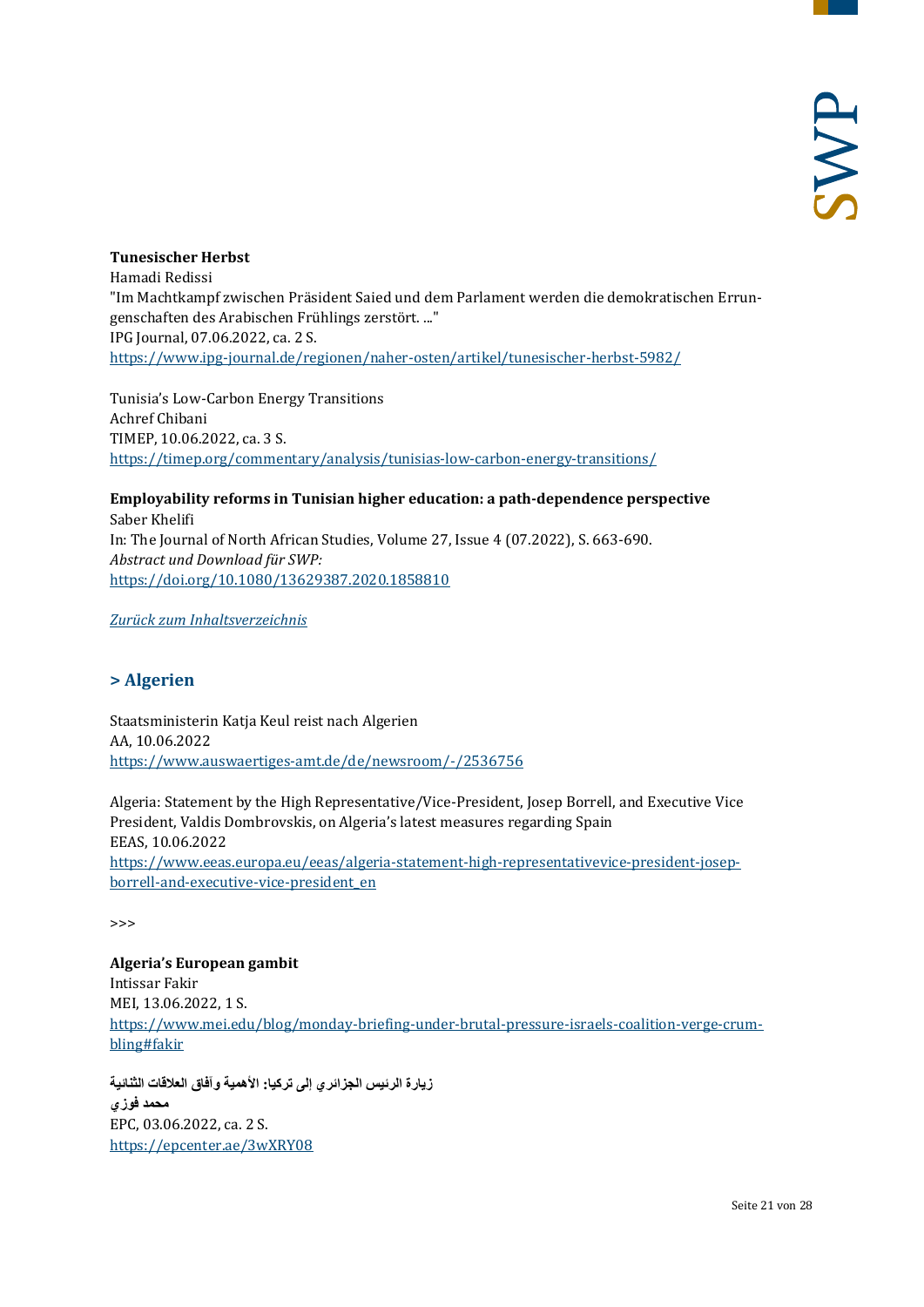**Algérie: une restauration musclée** Akram Belkaïd In: Politique étrangère, Vol. 87, N° 2 (été 2022), S. 83-93. [https://www.ifri.org/sites/default/files/atoms/files/pe2\\_2022\\_belkaid.pdf](https://www.ifri.org/sites/default/files/atoms/files/pe2_2022_belkaid.pdf)

>>>

#### **The rural social contract in Morocco and Algeria: reshaping through economic liberalisation and new rules and practices**

Annabelle Houdret & Hichem Amichi In: The Journal of North African Studies, Volume 27, Issue 4 (07.2022), S. 641-662. *Abstract und Download (open access):* <https://doi.org/10.1080/13629387.2020.1848560>

<span id="page-21-0"></span>*[Zurück zum Inhaltsverzeichnis](#page-0-0)*

#### **> Marokko**

#### **Morocco counters Russia's weaponization of the food-energy nexus**

Michaël Tanchum

"... Morocco's role in countering the weaponization of the food crisis points to the kingdom's increasingly strategic role in Sub-Saharan Africa's food security. ... Investing a total of \$6.3 billion to construct fertilizer plants in sub-Saharan Africa, Morocco has shown remarkable strategic foresight. In helping to counter the Russian threat of weaponizing the food-energy nexus, Rabat is demonstrating its increasing importance for Europe and the United State as geopolitical partner in Sub-Saharan Africa. ..."

MEI, 13.06.2022, ca. 2 S. + Links <https://www.mei.edu/publications/morocco-counters-russias-weaponization-food-energy-nexus>

China's Digital Silk Road in Morocco: The Implications of Digital Sector Dominance Bryce F. Neary MIPA, 23.05.2022, ca. 5 S. <https://mipa.institute/9178>

Petitions in Municipal Action Plans: A chance to follow-up on the promises of participation? Francesco Colin MIPA, 07.06.2022, ca. 5 S. <https://mipa.institute/9220>

#### **The rural social contract in Morocco and Algeria: reshaping through economic liberalisation and new rules and practices**

Annabelle Houdret & Hichem Amichi In: The Journal of North African Studies, Volume 27, Issue 4 (07.2022), S. 641-662.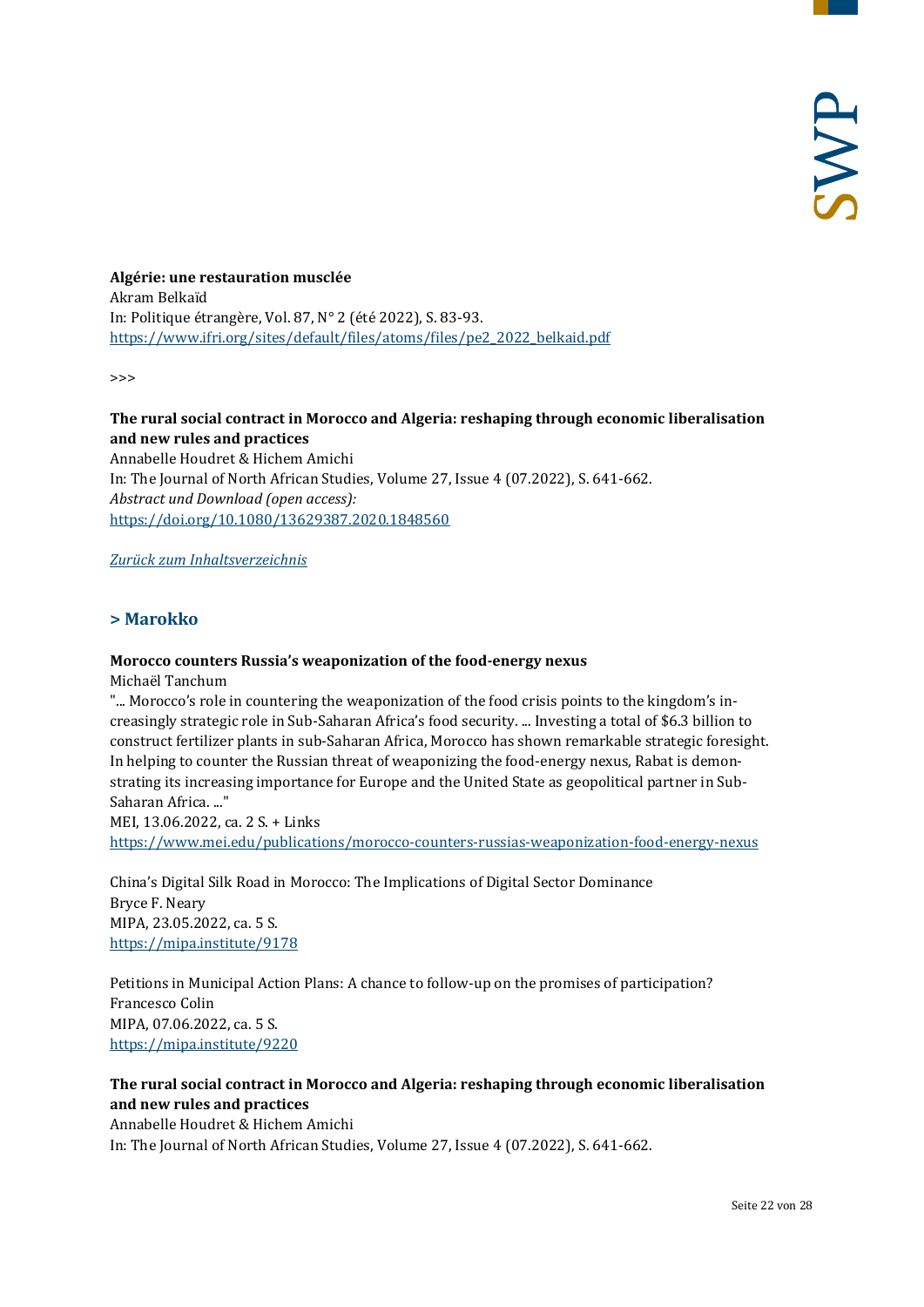*Abstract und Download (open access):* <https://doi.org/10.1080/13629387.2020.1848560>

# **A Green Gambit: The Development of Environmental Foreign Policy in Morocco**

Katharina Elisabeth Nicolai In: The Journal of North African Studies, Volume 27, Issue 4 (07.2022), S. 714-740. *Abstract und Download für SWP:* <https://doi.org/10.1080/13629387.2020.1865931>

<span id="page-22-0"></span>*[Zurück zum Inhaltsverzeichnis](#page-0-0)*

# **> EU - Mittelmeerraum / MENA-Region**

# **Raus aus Sibirien, rein in die Wüste? Nordafrika und der Nahe Osten als Baustein in Europas Energie-Zeitenwende**

Simon Engelkes, Ludwig Schulz In: KAS Auslandsinformationen 2|2022, S. 6-21. [https://www.kas.de/documents/259121/18783238/Raus+aus+Sibi](https://www.kas.de/documents/259121/18783238/Raus+aus+Sibirien%2C+rein+in+die+W%C3%BCste.pdf)[rien%2C+rein+in+die+W%C3%BCste.pdf](https://www.kas.de/documents/259121/18783238/Raus+aus+Sibirien%2C+rein+in+die+W%C3%BCste.pdf)

#### **Strangers in plain sight: conceptions of democracy in EU Neighbourhood Policy and public opinion across North Africa**

Pamela Abbott & Andrea Teti In: The Journal of North African Studies, Volume 27, Issue 4 (07.2022), S. 691-713. *Abstract und Download (open access):* <https://doi.org/10.1080/13629387.2021.1923011>

<span id="page-22-1"></span>*[Zurück zum Inhaltsverzeichnis](#page-0-0)*

# **> EU - Mittelmeerraum / MENA-Region / Afrika: Migrationspolitik / Flüchtlinge**

Mediterranean Sea journeys for migrants have grown more deadly: UNHCR UN, 10.06.2022, ca. 2 S. <https://news.un.org/en/story/2022/06/1120132>

#### **Mediterranean Situation**

*UNHCR-Themenseite mit ständig aktualisierten Informationen:* <https://data.unhcr.org/en/situations/mediterranean>

>>>

**Algeria, Morocco, Tunisia: A Comparative Perspective on Maghreb Countries Migration Cooperation with their West African Neighbours**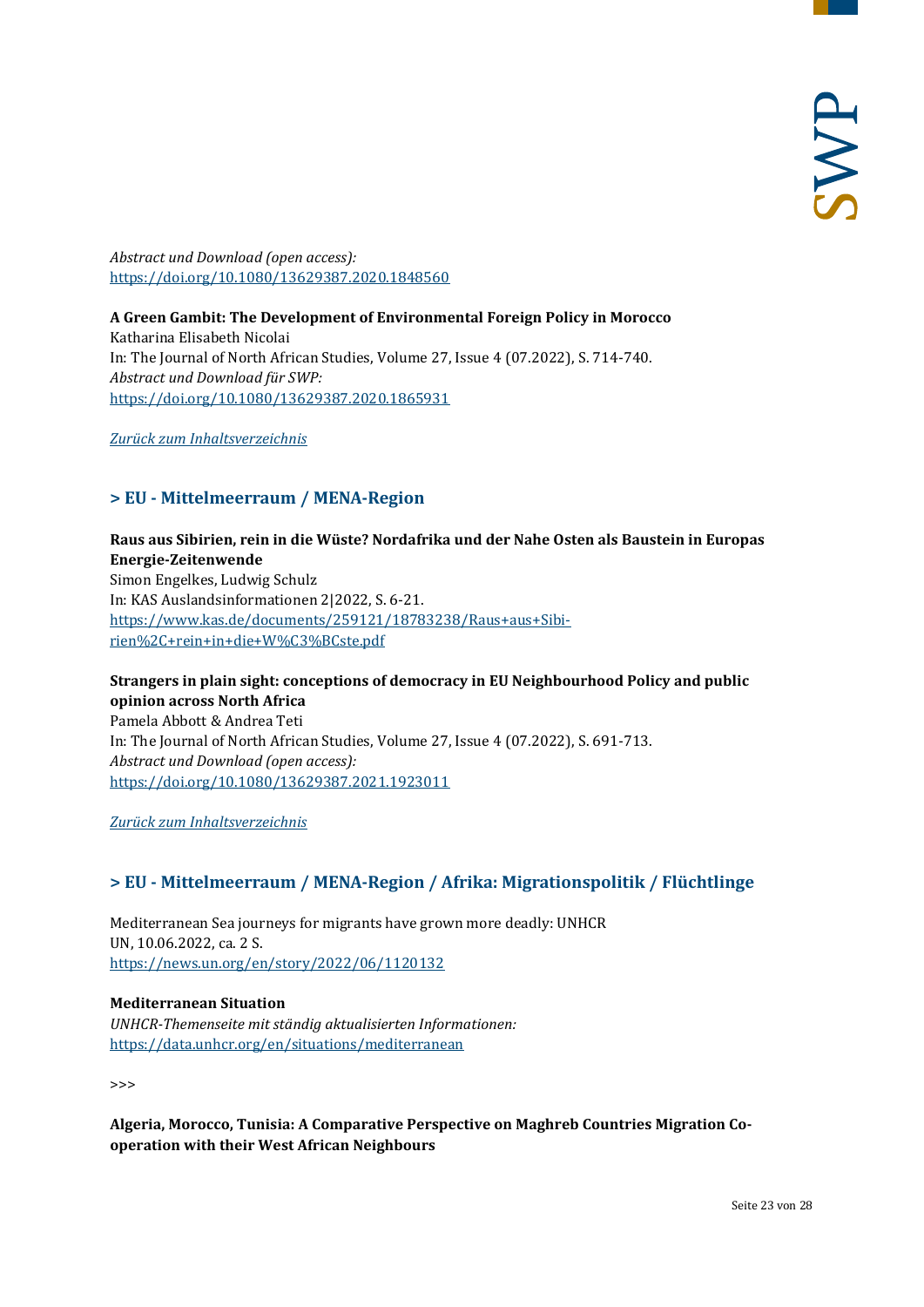Abdeslam Badre, Irene Schöfberger, Ekaterina Golovko *Inhalt:*

- Rethinking the Migration Dialogue in the Maghreb Region / Abdeslam Badre

- Diaspora Policies in West Africa: Regional and Transregional Relevance / Irene Schöfberger

- How Cooperative is Cooperation on Migration? Algeria-Niger Deal on Expulsions of Migrants in

the Framework of Externalisation of the EU Borders / Ekaterina Golovko

- CSOs' Roles and Dilemmas in Migration Policy-Making in the Maghreb / Abdeslam Badre Euromesco, 06.2022, 87 S.

<https://www.euromesco.net/wp-content/uploads/2022/06/Policy-Study25-1.pdf> @WAO

#### **Review: The Next Mediterranean Migration Crisis Will Be Worse**

Rhoda Feng

"A new book tells the forgotten story of migrants stranded in Libya amid United Nations incompetence and Western indifference. ..."

FP, 10.06.2022, ca. 3 S.

*Preview und Volltext für SWP:*

<https://foreignpolicy.com/2022/06/10/the-next-mediterranean-migration-crisis-will-be-worse/> *Siehe:*

My Fourth Time, We Drowned: Seeking Refuge on the World's Deadliest Migration Route Sally Hayden

Melville House, 03.2022, 448 S.

*Übersicht und Bestellung:*

[https://www.penguinrandomhouse.com/books/696846/my-fourth-time-we-drowned-by-sally](https://www.penguinrandomhouse.com/books/696846/my-fourth-time-we-drowned-by-sally-hayden/)[hayden/](https://www.penguinrandomhouse.com/books/696846/my-fourth-time-we-drowned-by-sally-hayden/)

<span id="page-23-0"></span>*[Zurück zum Inhaltsverzeichnis](#page-0-0)*

# **> USA - MENA-Region**

Statement by Press Secretary Karine Jean-Pierre on President Biden's Travel to Israel, the West Bank, and Saudi Arabia

The White House, 14.06.2022

[https://www.whitehouse.gov/briefing-room/statements-releases/2022/06/14/statement-by](https://www.whitehouse.gov/briefing-room/statements-releases/2022/06/14/statement-by-press-secretary-karine-jean-pierre-on-president-bidens-travel-to-israel-the-west-bank-and-saudi-arabia/)[press-secretary-karine-jean-pierre-on-president-bidens-travel-to-israel-the-west-bank-and-saudi](https://www.whitehouse.gov/briefing-room/statements-releases/2022/06/14/statement-by-press-secretary-karine-jean-pierre-on-president-bidens-travel-to-israel-the-west-bank-and-saudi-arabia/)[arabia/](https://www.whitehouse.gov/briefing-room/statements-releases/2022/06/14/statement-by-press-secretary-karine-jean-pierre-on-president-bidens-travel-to-israel-the-west-bank-and-saudi-arabia/)

*Background Press Call (ca. 5 S.):*

[https://www.whitehouse.gov/briefing-room/press-briefings/2022/06/14/background-press-call](https://www.whitehouse.gov/briefing-room/press-briefings/2022/06/14/background-press-call-by-a-senior-administration-official-on-the-presidents-trip-to-the-middle-east/)[by-a-senior-administration-official-on-the-presidents-trip-to-the-middle-east/](https://www.whitehouse.gov/briefing-room/press-briefings/2022/06/14/background-press-call-by-a-senior-administration-official-on-the-presidents-trip-to-the-middle-east/)

*[Zurück zum Inhaltsverzeichnis](#page-0-0)*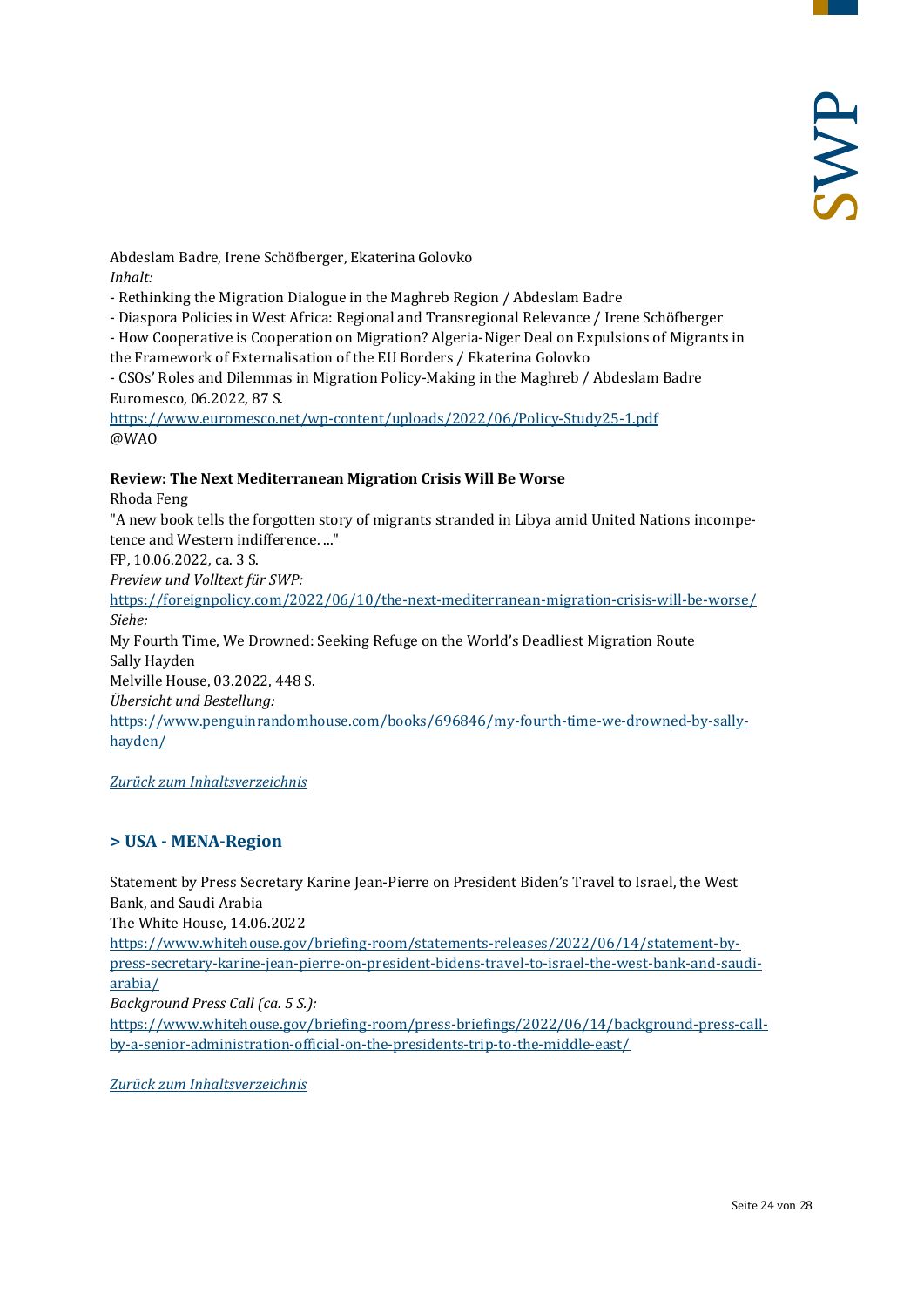# <span id="page-24-0"></span>**> Krisen und Konflikte im Überblick (global)**

**CrisisWatch May 2022 - Global Overview** ICG, 06.2022, ca. 20 S. <https://www.crisisgroup.org/crisiswatch>

<span id="page-24-1"></span>*[Zurück zum Inhaltsverzeichnis](#page-0-0)*

# **> Regionalpolitik (MENA-Region)**

**Online Panel Discussion: The future of regional reset in the Middle East**  Meliha Benli Altunsik, Wadah Khanfar, Tarik Yousef, Galip Dalay ISPI, 15.06.2022, 05:00 PM in Rom *Übersicht und Registrierung:* <https://med.ispionline.it/agenda/the-future-of-regional-reset-in-the-middle-east/>

<span id="page-24-2"></span>*[Zurück zum Inhaltsverzeichnis](#page-0-0)*

# **> Rüstung / Konflikte (global/regional)**

**SIPRI YEARBOOK 2022 - Armaments, Disarmament and International Security. Summary** *Inhalt u.a.:* - ARMED CONFLICT AND PEACE PROCESSES IN THE MIDDLE EAST AND NORTH AFRICA (S. 7) SIPRI, 06.2022, 28 S. [https://sipri.org/sites/default/files/2022-06/yb22\\_summary\\_en\\_v2.pdf](https://sipri.org/sites/default/files/2022-06/yb22_summary_en_v2.pdf)

<span id="page-24-3"></span>*[Zurück zum Inhaltsverzeichnis](#page-0-0)*

# **> Regionale Rüstungskontrolle - WMD (MENA-Region)**

EU statement at the IAEA Board of Governors on Application of Safeguards in the Middle East, as delivered on 10 June 2022 EEAS, 10.06.2022 [https://www.eeas.europa.eu/delegations/vienna-international-organisations/eu-statement-iaea](https://www.eeas.europa.eu/delegations/vienna-international-organisations/eu-statement-iaea-board-governors-application_en)[board-governors-application\\_en](https://www.eeas.europa.eu/delegations/vienna-international-organisations/eu-statement-iaea-board-governors-application_en)

EU statement at the IAEA Board of Governors on Israeli Nuclear Capabilities, as delivered on 10 June 2022 EEAS, 10.06.2022

[https://www.eeas.europa.eu/delegations/vienna-international-organisations/eu-statement-iaea](https://www.eeas.europa.eu/delegations/vienna-international-organisations/eu-statement-iaea-board-governors-israeli-nuclear_en)[board-governors-israeli-nuclear\\_en](https://www.eeas.europa.eu/delegations/vienna-international-organisations/eu-statement-iaea-board-governors-israeli-nuclear_en)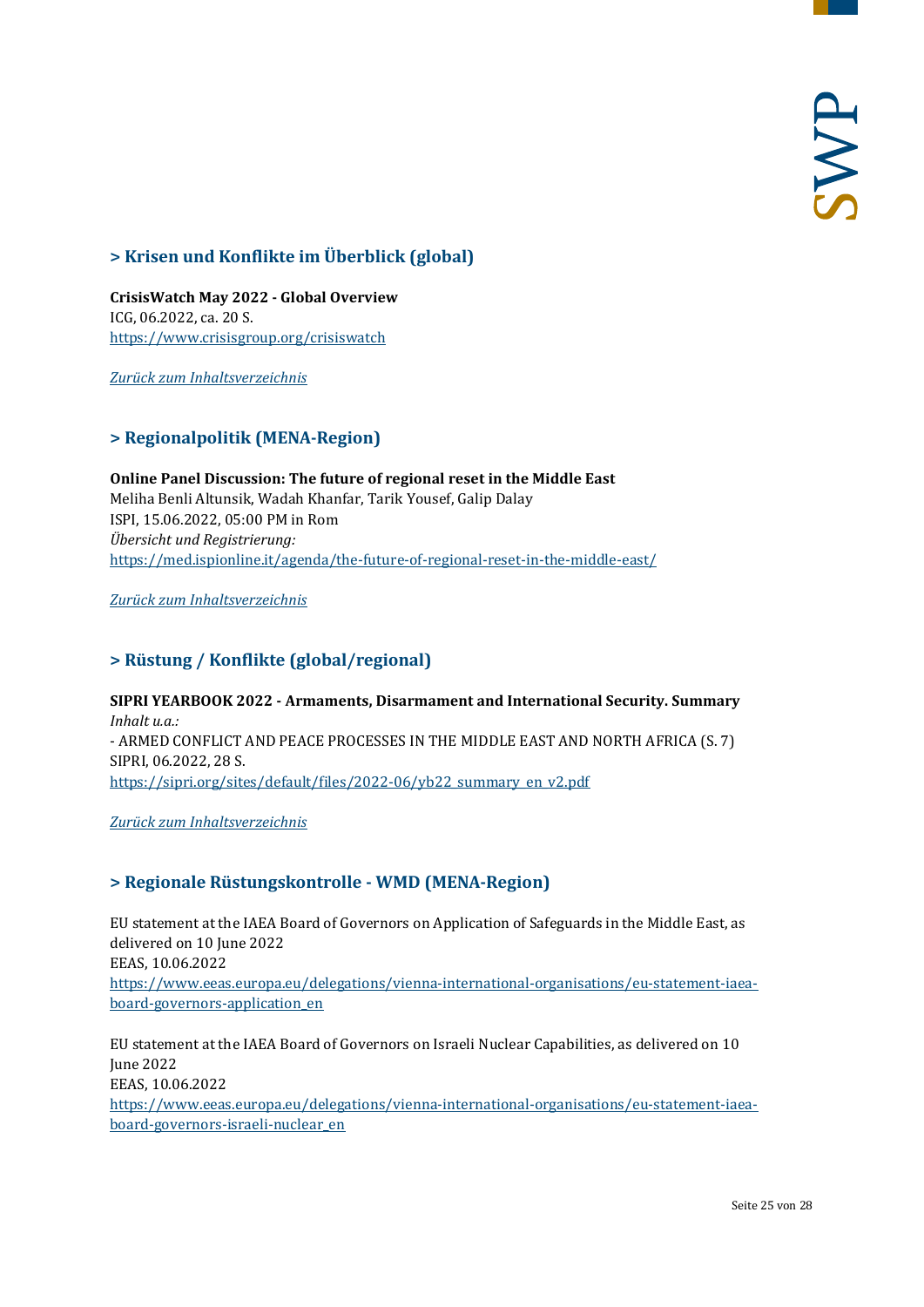#### <span id="page-25-0"></span>*[Zurück zum Inhaltsverzeichnis](#page-0-0)*

# **> Autoritäre Herrschaft / Opposition**

#### **Opposition inclusion and exclusion in the Arab world: Evidence from a new dataset** Mahmoud Farag

"The literature on the Arab world is full of accounts on how authoritarian regimes manipulate the secular-Islamist cleavage to remain in power. This literature, however, has two gaps. First, there is no comparative data on the regional patterns of inclusion and exclusion that characterize regimeopposition relations in the Arab world. Second, studies usually do not account for the different shades of secular and Islamist groups. ..."

In: Mediterranean Politics (online first), 06.2022, 13 S. *Abstract und Download für SWP:* <https://doi.org/10.1080/13629395.2022.2085951>

<span id="page-25-1"></span>*[Zurück zum Inhaltsverzeichnis](#page-0-0)*

# **> Demokratisierung (allg./theoret.)**

#### **The road to durable democracy: dominant party regimes, party politics and democratic survival**

Huang-Ting Yan

"... examines why regime survival rates vary across young democracies. The author argues that there is a relationship between the type of authoritarian regime and the survival of subsequent democracies. ..."

In: Democratization (online first), 06.2022, 22 S. *Abstract und Download für SWP:* <https://doi.org/10.1080/13510347.2022.2085253>

<span id="page-25-2"></span>*[Zurück zum Inhaltsverzeichnis](#page-0-0)*

# **> Islamismus / Islamisten**

The Rise of "Woke" Islamism in the West Lorenzo Vidino In: Current Trends in Islamist Ideology (Hudson Institute), Volume 30 (04.2022), S. 57-75. <https://s3.amazonaws.com/media.hudson.org/CT%2030%20final.pdf>

*[Zurück zum Inhaltsverzeichnis](#page-0-0)*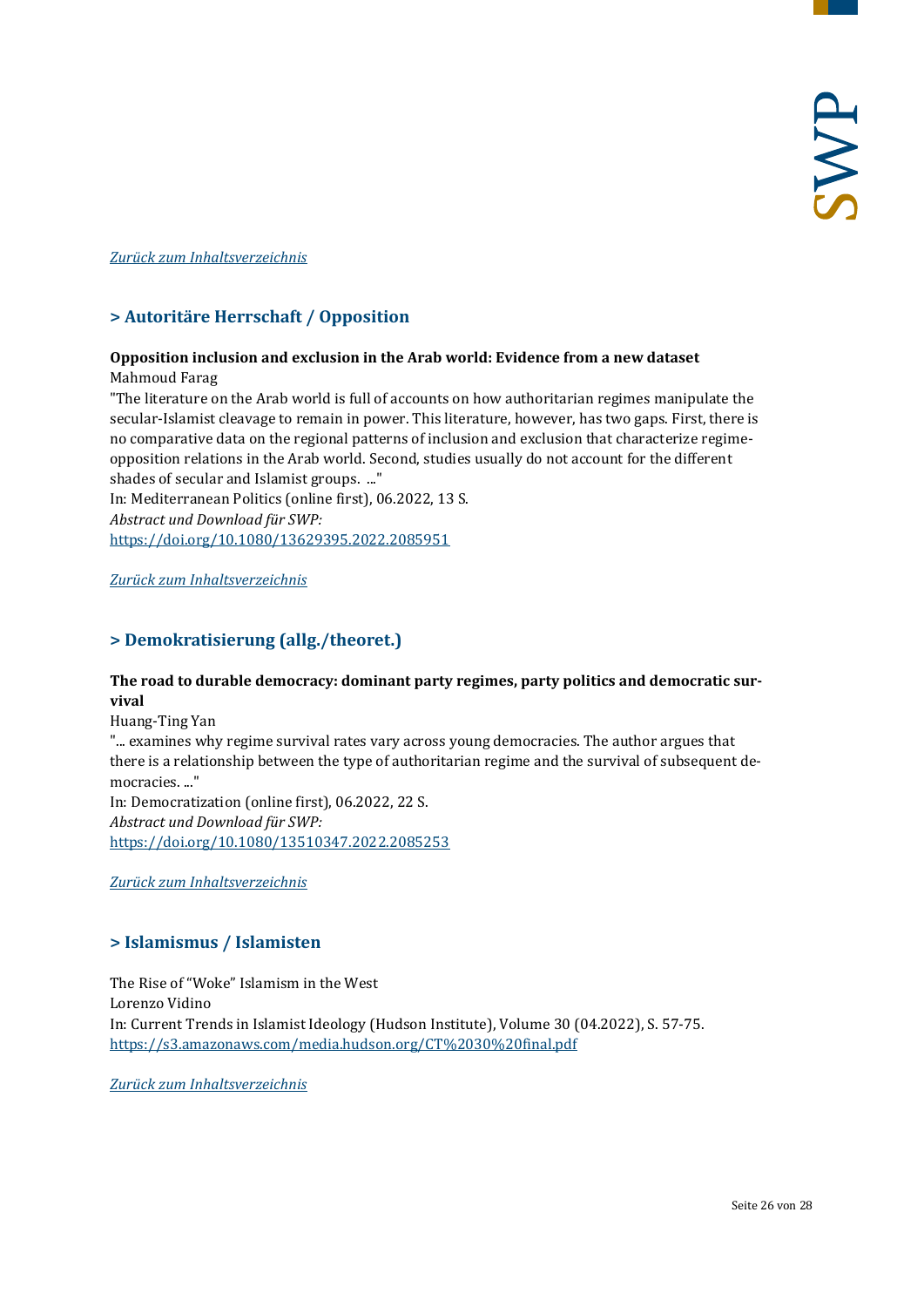# <span id="page-26-0"></span>**> Terrorismus / Jihadismus / -bekämpfung**

The United Nations' List of "Not Listed" Terrorist Entities Lauren Fredericks, Matthew Levitt Lawfare, 12.06.2022, ca. 3 S. <https://www.lawfareblog.com/united-nations-list-not-listed-terrorist-entities>

**The Threat of North African Foreign Fighter Returnees: Myths and Realities** Lounnas, Djallil In: The Middle East Journal, Volume 76, Number 1 (Spring 2022), S. 50-71. *Abstract und Download für SWP:* <https://doi.org/10.3751/76.1.13>

#### **Tanzania and the Political Containment of Terror**

Peter Bofin In: Current Trends in Islamist Ideology (Hudson Institute), Volume 30 (04.2022), S. 35-56. <https://s3.amazonaws.com/media.hudson.org/CT%2030%20final.pdf>

**The Next Salafi-Jihadi Wave: Capabilities, Resources, and Opportunity** Emily Estelle AEI, 05.2022, 17 S. [https://www.aei.org/wp-content/uploads/2022/05/The-Next-Salafi-Jihadi-Wave-Capabilities-Re](https://www.aei.org/wp-content/uploads/2022/05/The-Next-Salafi-Jihadi-Wave-Capabilities-Resources-and-Opportunity.pdf?x91208)[sources-and-Opportunity.pdf?x91208](https://www.aei.org/wp-content/uploads/2022/05/The-Next-Salafi-Jihadi-Wave-Capabilities-Resources-and-Opportunity.pdf?x91208) @WAO

#### **The growing threat of terrorism in Africa: A product of misdiagnosis and faulty policy response?**

Amani Africa, 05.2022, 20 S. [https://amaniafrica-et.org/wp-content/uploads/2022/05/The-growing-threat-of-terrorism-in-](https://amaniafrica-et.org/wp-content/uploads/2022/05/The-growing-threat-of-terrorism-in-Africa-A-product-of-misdiagnosis-and-faulty-policy-response.pdf)[Africa-A-product-of-misdiagnosis-and-faulty-policy-response.pdf](https://amaniafrica-et.org/wp-content/uploads/2022/05/The-growing-threat-of-terrorism-in-Africa-A-product-of-misdiagnosis-and-faulty-policy-response.pdf) @WAO

<span id="page-26-1"></span>*[Zurück zum Inhaltsverzeichnis](#page-0-0)*

# **> Erdölpolitik / OPEC+**

**OPEC+ Producers Move to Ease Supply Crunch, But the Market Still Wants More** Kate Dourian AGSIW, 08.06.2022, ca. 3 S. <https://agsiw.org/opec-producers-move-to-ease-supply-crunch-but-the-market-still-wants-more/>

*[Zurück zum Inhaltsverzeichnis](#page-0-0)*

#### *Dieser WebMonitor wurde in Zusammenarbeit mit Pelican Mourad erstellt.*